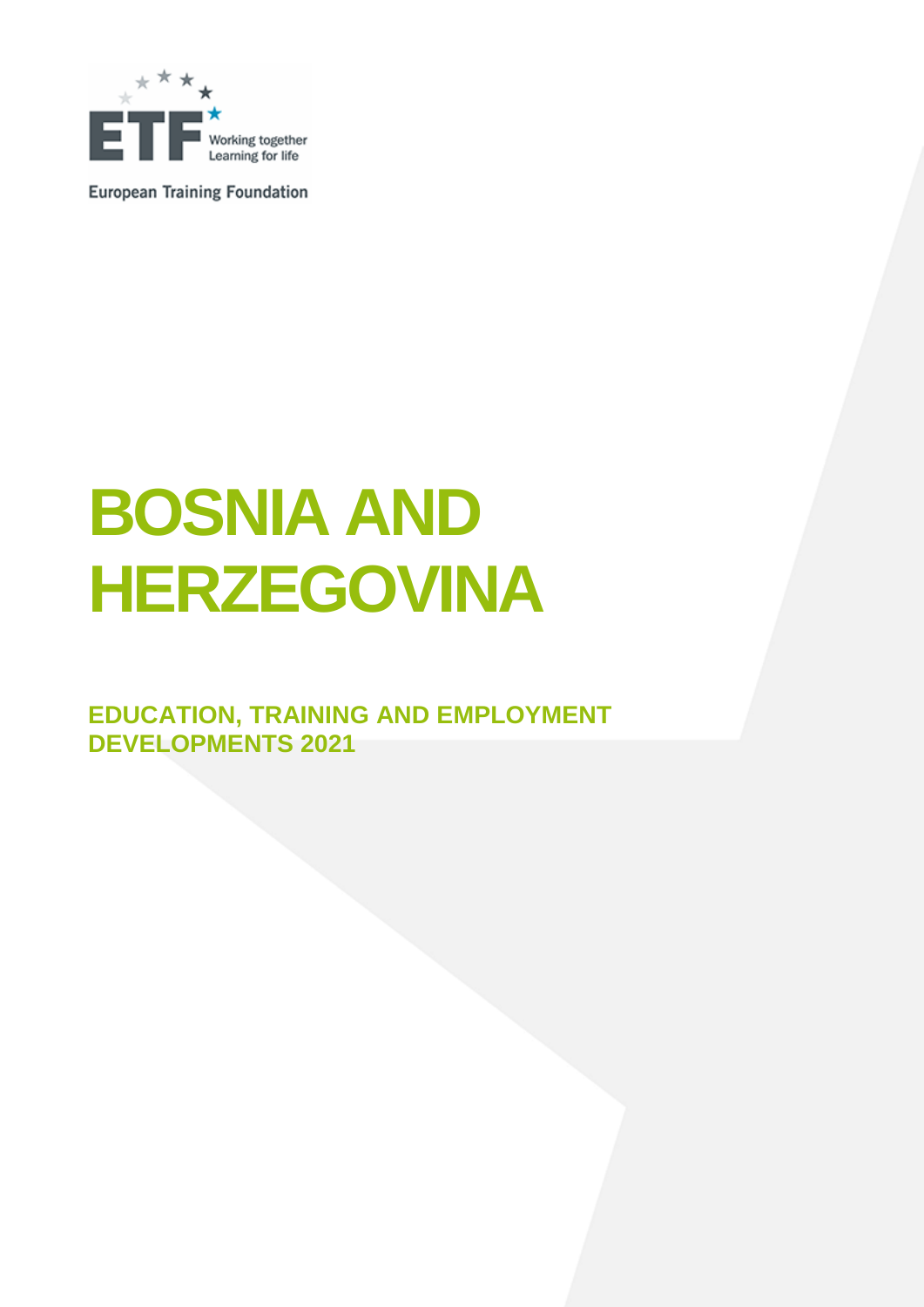The contents of this paper are the sole responsibility of the ETF and do not necessarily reflect the views of the EU institutions.

© European Training Foundation, 2021

Reproduction is authorised provided the source is acknowledged.

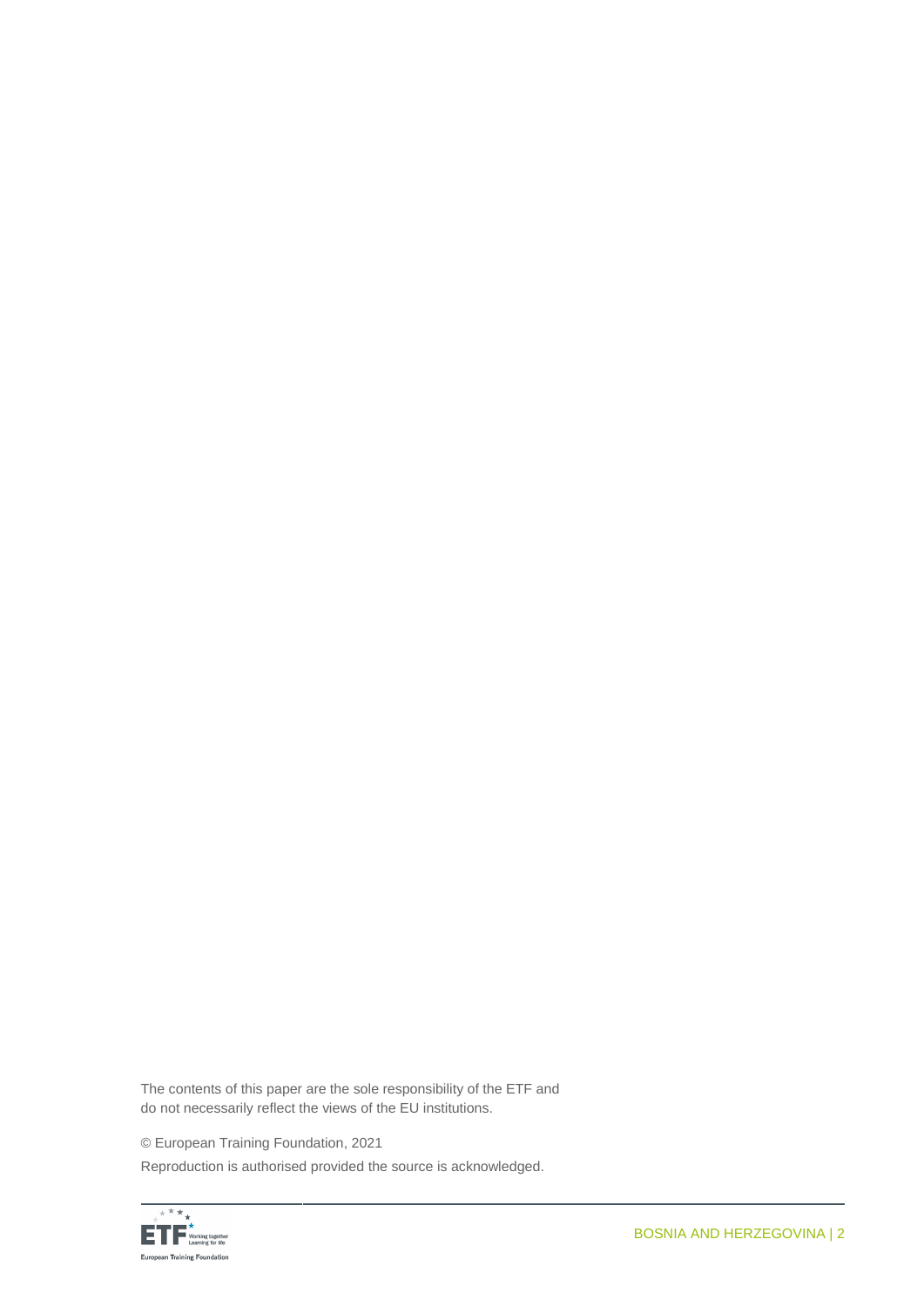### **KEY POLICY DEVELOPMENTS IN EDUCATION, TRAINING AND EMPLOYMENT**

Bosnia and Herzegovina is a federal republic made up of two entities: the Federation of Bosnia and Herzegovina (BiH), the Republika Srpska (RS), and a self-governing district, Brčko. The Federation comprises 10 cantons. Responsibility for education and employment is spread across 13 ministries and a number of executive agencies. At national level, education and employment developments are coordinated by the Ministry of Civil Affairs. The multi-level governance structure reflects the wider ethnic make-up of the country and is characterised by political tensions and stalemates. These impede overall socio-economic planning and development, including achieving an integrated economy, labour market mobility and a coherent education space. Lack of political cooperation features in EU concerns as to the country's readiness to fully commit to accession preparations. This is in direct contrast to the wider interests of the BiH public, with over 70% of the population supportive of EU membership (Akdemir, 2018).

The COVID-19 health crisis has compromised an already poorly performing economy, with GDP falling some 8% between 2018 and 2020. Furlough schemes introduced by all governments have been effective in sustaining employment, although low vaccination rates and rising infections in late 2021 raise the spectre of new restrictions, which could bring further challenges for businesses and workers.

The unemployment rate is particularly high among young people and women, at 36.6% and 18.5% respectively (EU: 16.8% and 7.4%). Apart from a poor absorption capacity within the BiH economy, the high youth unemployment rate (over twice that of the EU) also reflects poor alignment of education with business requirements. Additional challenges for education include a commitment to implement a state-wide Common Core Curriculum, and budgets prioritised around personnel and administration with little investment in teaching and learning innovation and overall quality of education. In particular, the results of a first PISA assessment underline significant deficiencies in the quality of secondary education and are linked to quality concerns in primary education (ETF, 2021a).

Overall, the education systems have proved to be resilient during the early phases of COVID-19, with education administrations quickly introducing remote learning. However, those living in outlying rural areas, as well as the Roma community, were particularly disenfranchised given the lack of ICT equipment and internet access at home. Nonetheless, this shift to remote learning has opened a debate on digital learning and wider digital skills development, which feature in a new state-wide vocational training strategy approved in 2021.

Efforts to establish a state-wide strategy for employment have been slow, but with both key entities having updated their respective employment strategies, this provides the basis for identifying a set of state-wide employment priorities. This will be timely, given a particular policy push from the European Commission to consider a package of active employment and skills development measures particularly focused on young people (Youth Guarantee Scheme).

Moving forward, BiH education and employment stakeholders would do well to consider further developments as follows: a) elaborate a more cohesive quality-improvement plan for primary, secondary and vocational education and participate in international benchmarking initiatives; b) stocktake and evaluate COVID-19-driven emergency digital learning developments and build on good practice; c) adopt state-wide employment priorities and agree a common package of active

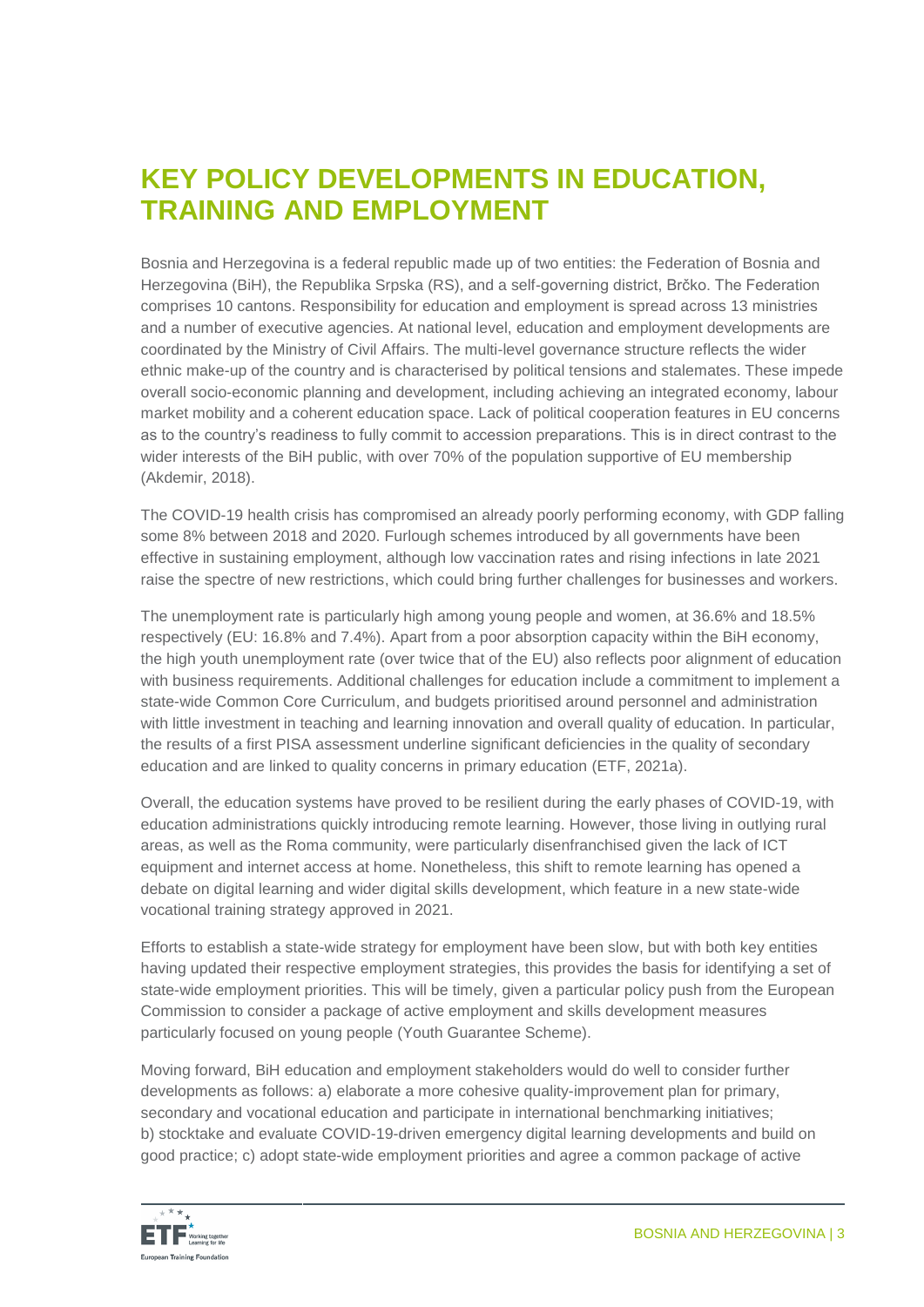employment and skills development measures for inclusion within a Youth Guarantee Implementation Plan; and d) build coherence and synergies across education, training and employment policies and practice, to include a common reporting mechanism as inputs to the annual Economic Reform Programme.

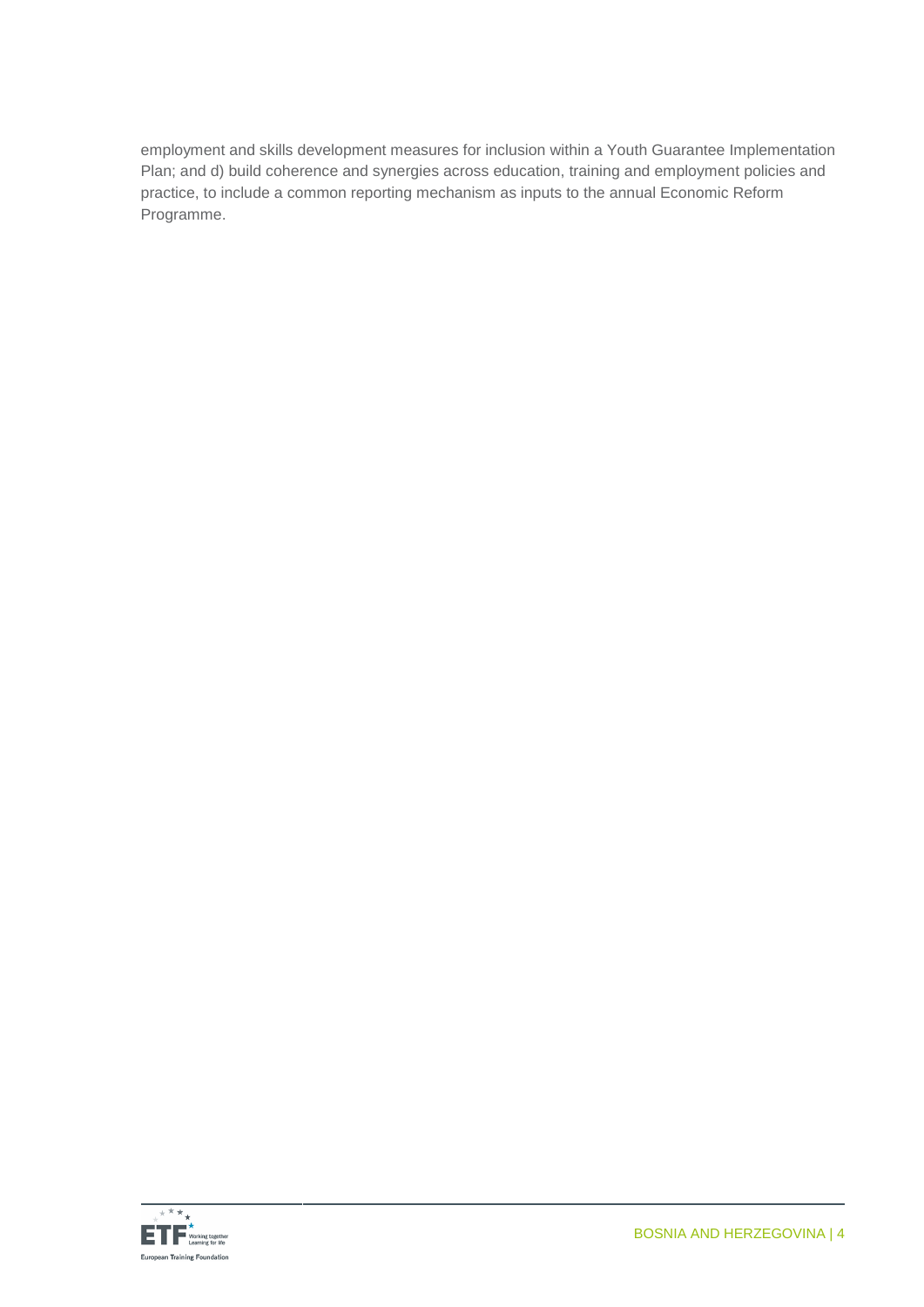### **1. KEY DEMOGRAPHIC AND ECONOMIC CHARACTERISTICS**

#### **Political developments and health situation**

Since the signing of the Dayton Peace Agreement, which ended the war in Bosnia and Herzegovina 25 years ago, a complex and confrontational governance framework established by Dayton has essentially maintained the country in a permanent state of crisis. Threats of secession and the breakup of the country by political leaders from the Serb community in October 2021 demonstrate the country's continuing vulnerability to further conflict.

Operating in permanent crisis mode undermines all efforts, both by local stakeholders and the international community, to build a functioning state and a functioning economy. This further frustrates ambitions by Bosnia and Herzegovina in its policy efforts to join the European Union. Its first formal application for EU membership in 2016 was turned down on the basis of significant deficits in the political (rule of law, democracy, human rights and public administration reform) and economic criteria, with particular criticism of the 'high degree of politicisation' in the economic governance framework, which undermines competitiveness and growth (European Commission, 2019). This politicisation of policy additionally impacts on wider sector developments, including education and employment, as demonstrated within the country's Economic Reform Programme, which 'lacks a single, joined-up perspective' for the country (European Commission, 2021a).

The COVID-19 health crisis has had a considerable impact on the economy. However, the quick response of governments to contain the virus during the first wave, by mobilising resources to mitigate the impact of the pandemic on people and businesses, comes through in the unemployment rate –up just 0.3% between 2019 and 2020. Nevertheless, 28% of surveyed employers were forced to suspend their business operations, either temporarily or permanently. About 22% of employers were able to organise work from home, while 11% of employers decided to lay off workers to address the difficulties they faced (Bandić & Markus, 2021).

The country has been slow, however, in rolling out its vaccination programme. Only 23.5% of the population is fully vaccinated (Reuters, 2021). While the epidemiological situation showed considerable improvements in mid-2021, end-of-year data point to a steep rise in infections and with that, the spectre of possible further restrictions on people and businesses.

#### **E** Demographics

With a population of 3.5 million (most recent census data from 2013), just over 70% are of working age (15–64 years), with young people (15-24 years) accounting for 11%. Emigration trends point to a steepening rise in numbers as young people, in particular, seek more opportunity away from home, with some 47% of young people planning to leave (UN, 2021). By way of example, some 400 000 people left Bosnia and Herzegovina in the ten years up to 2019 (Efendić, 2021). The exodus of young people from Bosnia and Herzegovina (primarily to EU Member States) presents a particular challenge, as the country will rely on younger human capital for growth and competitiveness. Following a lull in emigration associated with the health crisis and its mobility restrictions, a renewed outflow, particularly of better educated workers, could generate skills shortages and increased

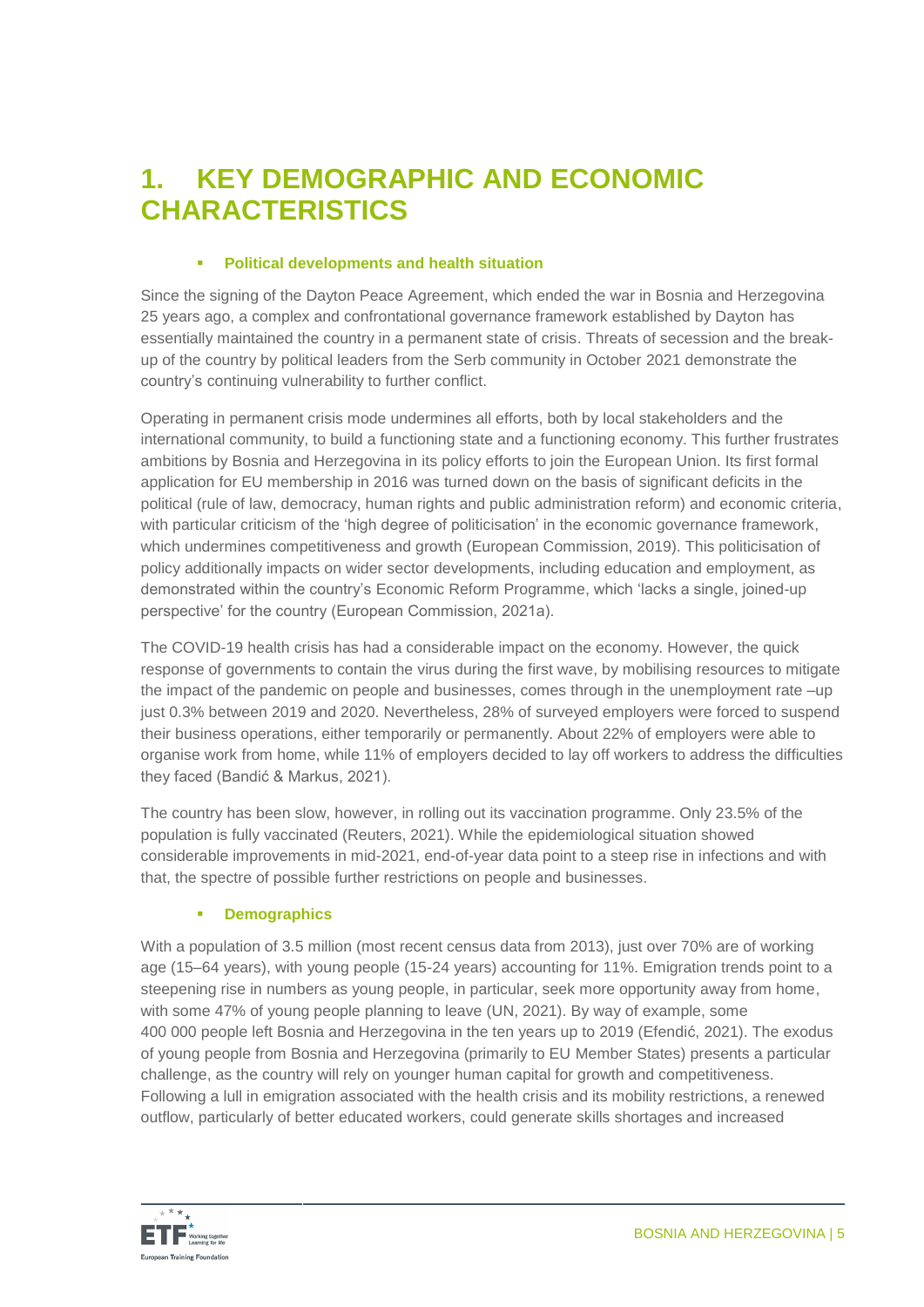pressure on wages. In addition to emigration, demographic changes are set to generate further challenges for the economy.

In terms of ethnic make-up, Bosnia and Herzegovina comprises three populations: the Bosniak (51.1%), Croat (15.4%) and Serb (30.8%) communities. The ethnic lines are reflected in the governance arrangements, primarily comprising two independent entities (the Federation of Bosnia and Herzegovina and Republika Srpska) and coordinating state institutions. Bosniak and Croat communities make up the entity of the Federation of Bosnia and Herzegovina (10 cantons), while the Serb community is primarily concentrated in Republika Srpska.

Specifically on children, the World Bank's 2020 Human Capital Index shows that children can expect to complete an average of 11.7 years of schooling by the age of 18. However, this is equivalent to only 7.8 years of effective education when the quality of learning is taken into account. Overall, a child born in Bosnia and Herzegovina in 2020 will be only 58% as productive in adulthood compared to a child who has enjoyed a complete education (World Bank, 2020).

#### **Economic developments, informal economy, remittances**

Important sectors of the economy, in terms of export potential, are metals, minerals, wood processing and paper (Krajišnik & Popović, 2020). Tourism accounts for a rising share of GDP and was an increasingly important generator of revenue and jobs until the onset of the health crisis. While Bosnia and Herzegovina's economy had been showing sluggish growth in recent years, the health crisis has further compromised growth potential. Output contracted by 4.3% in 2020. Travel restrictions particularly affected tourism and export-oriented businesses. Against this backdrop, Bosnia and Herzegovina's Economic Reform Programme nonetheless predicts 3% growth in the period 2021- 2023 (BiH, 2021). However, political instability associated with the country's confrontational governance structure referred to above will continue to undermine investor confidence and economic progress (European Commission, 2021a).

It is estimated that some 34% of GDP is accounted for by the informal economy. The profile of informal workers is predominantly rural (83% of BiH's informal employees work in the agricultural sector); young (50% under the age of 30), and from poorer families and under-educated (Pasovic & Efendic, 2018). Those failing to complete secondary education are five times more likely to be in undeclared work than those completing secondary education. The lion's share of informal workers are self-employed, while the formal economy accounts for 9% of undeclared workers (ILO, 2019).

The complex governance and administrative arrangements across the range of governance levels referred to above are considered a precursor to informal employment. Statutory responses to addressing the problem primarily focus on penalties for tax non-compliance. This has generated calls to shift from a policy of deterrence to one of engagement and commitment to working within the formal economy (Efendic, 2018).

Given the difficult economic and political circumstances in Bosnia and Herzegovina, many people leave the country. Emigration increased almost twofold between 2013 and 2018 (WFD, 2020). The resultant diaspora and their remittances account for 10% of GDP. Consequently, the economy is particularly vulnerable to declines in remittances. Concerns have been raised as to a possible fall in remittances associated with precarious employment in host countries during the early days of the COVID-19 pandemic (ETF, 2020). Data from the International Organisation for Migration confirms this hypothesis. Some 50% of the diaspora expect to reduce remittances due to work/wage reductions. This will generate financial hardship for remittance-receiving households (IOM, 2020).

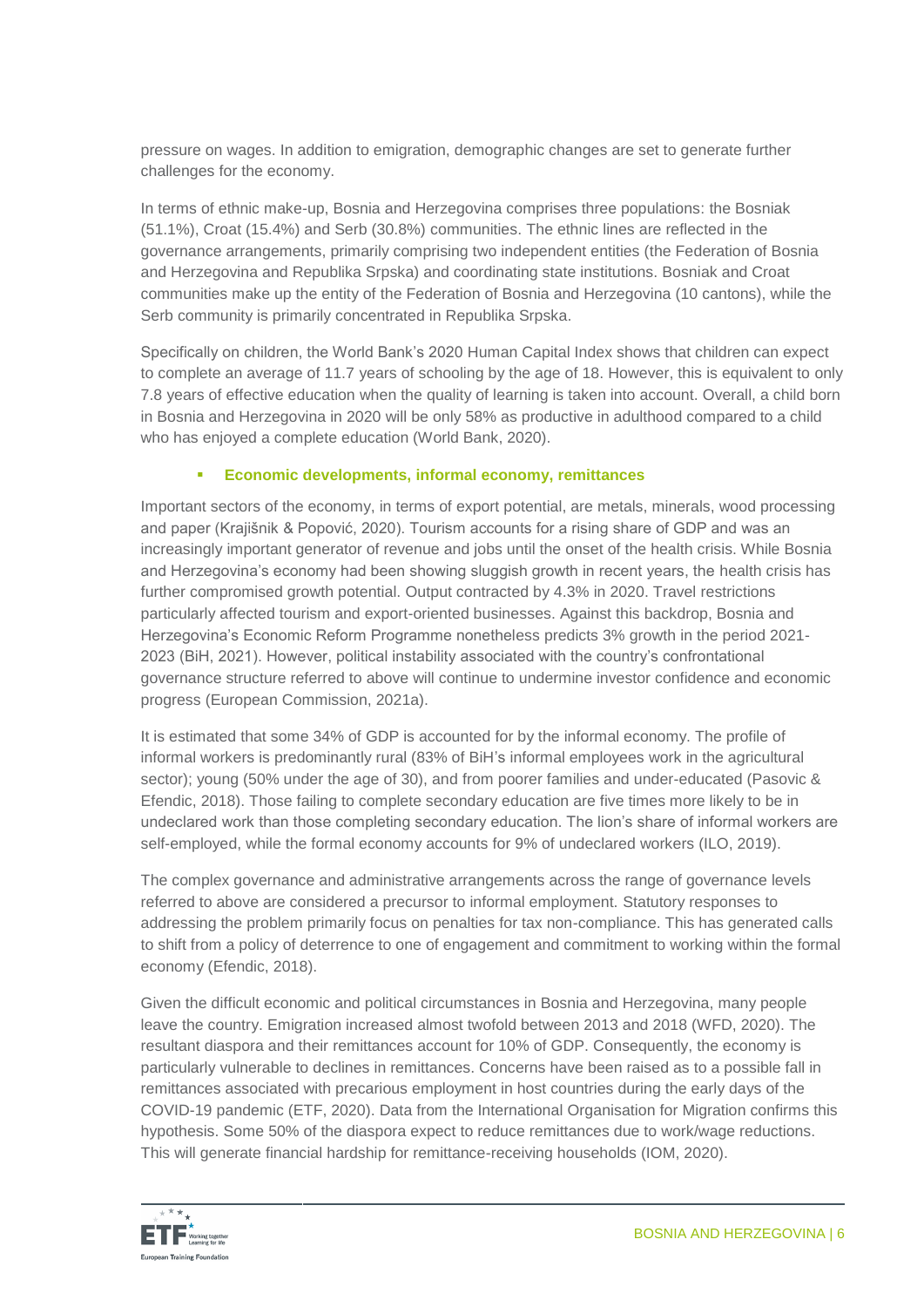# **2. EDUCATION AND TRAINING**

### 2.1 Trends and challenges

#### **Education expenditure, access, participation and early leaving**

Although there is no official data on public education spending, the World Bank estimates this at 4.6% of GDP (World Bank, 2019). This spending mirrors that of EU public investment in education. Despite this relatively high percentage of investment in education, Bosnia and Herzegovina's education outcomes are among the weakest in south-eastern Europe (GIZ, 2020). Systemic inefficiencies in education expenditure, perpetuated by the complex governance of education involving 13 separate education budgets, undermine the potential to improve the quality of learning and learning outcomes (World Bank, 2019).

In the Federation, 91% of the education budget goes to personnel, while this figure is 87% in Republika Srpska. While enrolments are declining, teacher numbers have been increasing. Further, nearly a third of staffing costs are accounted for by non-teaching staff. This raises questions about overall spending and the efficient use of education budgets (World Bank, 2019). This spending detracts from capital investments that could improve areas such as teacher development and ICT infrastructure.

Financing for schools is primarily sourced from cantonal budgets in the Federation and from Republika Srpska's central entity budget. Projected education budgets could be at risk if a more drawn-out COVID-19 crisis unfolds beyond 2021. This would put additional fiscal pressure on BiH's governments, with financing diverted to areas such as health, unemployment and business support.

There is no state-level education budget. State-level education coordination activities by the Ministry of Civil Affairs are primarily donor-supported.

Overall, 76% of secondary education schools are vocational: 148 vocational schools in the Federation, 84 in Republika Srpska and a further 3 in Brčko District. A breakdown of overall enrolment in the two entities is provided in Table 1. This highlights significantly higher numbers of secondary pupils following vocational education. Gender breakdown in vocational education is 60/40 male to female.

| <b>Location</b>                   | Pre-     | <b>Primary</b> |         | <b>Secondary education</b> |              | <b>Total</b>  | <b>Share of</b>                  |
|-----------------------------------|----------|----------------|---------|----------------------------|--------------|---------------|----------------------------------|
|                                   | school   | school         | General | <b>VET</b>                 | <b>Other</b> | <b>pupils</b> | total<br>pupils in<br><b>BiH</b> |
| <b>Federation</b>                 | 15 0 93  | 185 032        | 20 253  | 57 838                     | 3 3 6 3      | 281 579       | 67%                              |
| <b>Republika</b><br><b>Srpska</b> | 10 240   | 90 995         | 8875    | 30 831                     | 125          | 141 066       | 33%                              |
| <b>BiH</b>                        | 25 3 3 3 | 276 027        | 29 1 28 | 88 669                     | 3 4 8 8      | 422 645       | 100%                             |

#### **Table 1. BiH school enrolment by entity, 2018**

*Source: Adapted from World Bank (2019) and ETF (2020).*

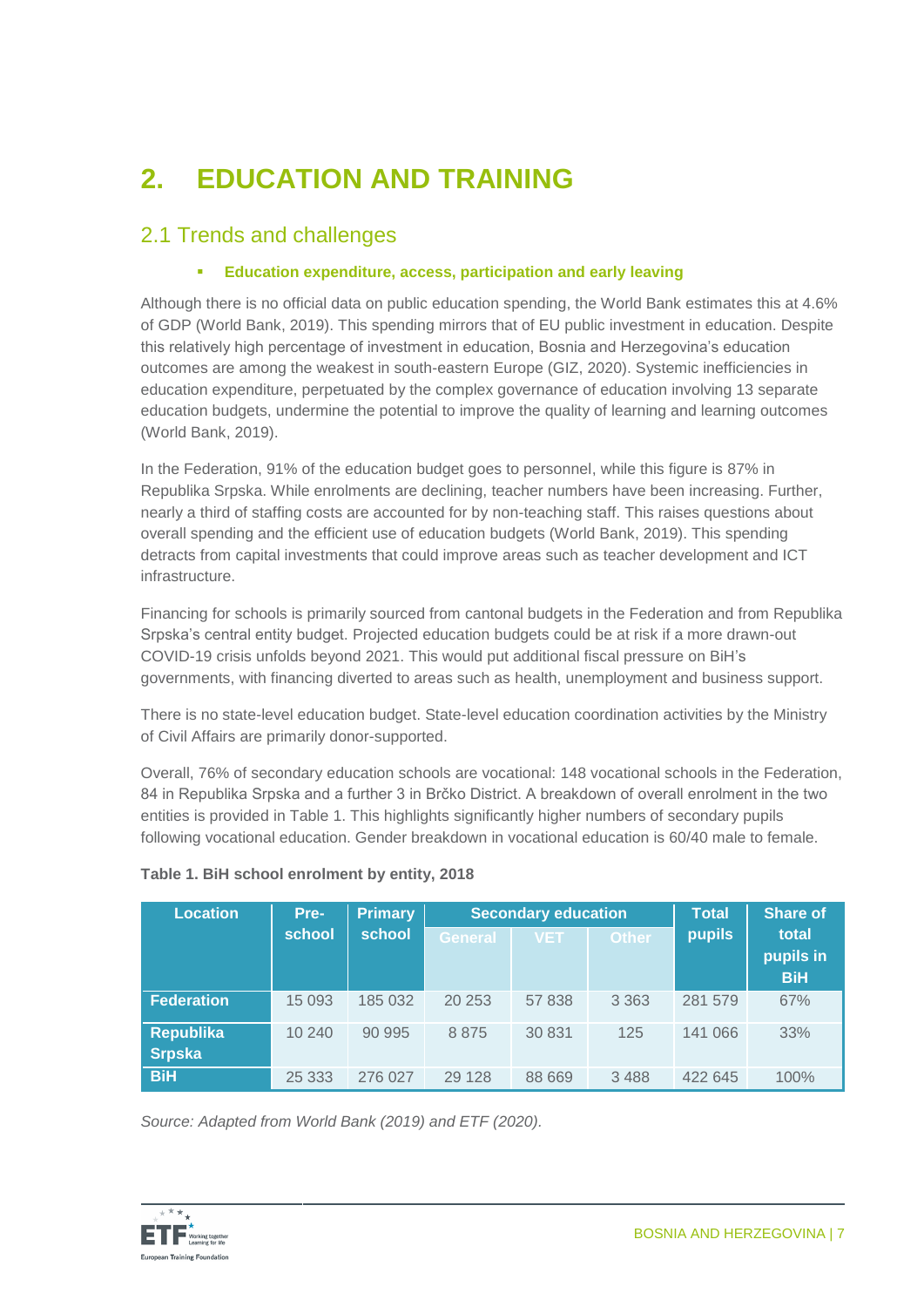The share of early leavers from education and training in Bosnia and Herzegovina has improved in the decade leading up to 2020. At 4.7% in 2020, Bosnia and Herzegovina is well ahead of EU's 9.9%, which stands just shy of its 2030 early-leaving target of 9%.

In 2020, only 3.3% of adults (25-64 years) participated in some form of education or training. For comparison, the EU's best adult learning performer is Sweden at 26.6%. Adult illiteracy stands at 2.8% (Pranjić & Račić, 2020). Bosnia and Herzegovina will require significant efforts to improve adult education and training, both in the workplace and through other formal or non-formal learning routes. BiH's performance is roughly a third of the EU's adult learning rate in 2020 and ahead of Bulgaria, Croatia, Romania and Slovakia. Notwithstanding BiH's underdeveloped adult learning provision, all EU Member States additionally have a significant challenge in meeting the EU's 2025 target of 47% of adults aged 25-64 participating in learning during the last 12 months.

In terms of numbers completing tertiary education, available data underlines a steady upward trend in tertiary education attainment, up almost 12% since 2010 to 23.5% in 2018 (2019/2020 data not available). While the EU Member States still fall short of the 2030 target of 45% tertiary attainment (40.3%), BiH's closest rival within the European Union is Italy at 28%. For those concerned with tertiary education developments in BiH and for benchmarking purposes, the EU's top performer on tertiary education attainment is Ireland at 58.4%.

#### **PISA results**

The results of Bosnia and Herzegovina's first participation in the PISA assessment underscore serious concerns on the quality of education. Well over half of 15-year-olds are low-achieving in reading, writing and mathematics compared to a fifth of their counterparts in the European Union. The PISA data and wider analysis point to significant deficiencies in primary education, which are carried through into secondary education. There is evidence of an enrolment gatekeeping exercise where poor performers from primary education are being funnelled into vocational streams. These children are further disenfranchised as the quality of teaching and learning in vocational education is significantly lower than in general secondary education (APOSO, 2019).

These challenges for education are reflected in overall public opinion. Some 44% of people are unhappy with how education has prepared them for the economy, while nearly 60% of businesses say they are unable to fill vacancies due to lack of skills among job applicants (RCC, 2020). Overall, the general public consider investment in education a top priority (EBRD, 2016).

#### **Young people not in employment, education or training**

The numbers of young people (15-29 years) not in education, employment or training (NEET) is continuing to improve, down 6 pp in the last decade (see Table 2). However, Bosnia and Herzegovina's 30% NEET rate in 2020 is well over twice that of the EU (13.7%) and presents as one of the most vulnerable groups in the labour market. With Bosnia and Herzegovina's aim of aligning with the wider EU Youth Guarantee policy (BiH, 2021), addressing the high level of NEETs will require significant policy attention across Bosnia and Herzegovina.

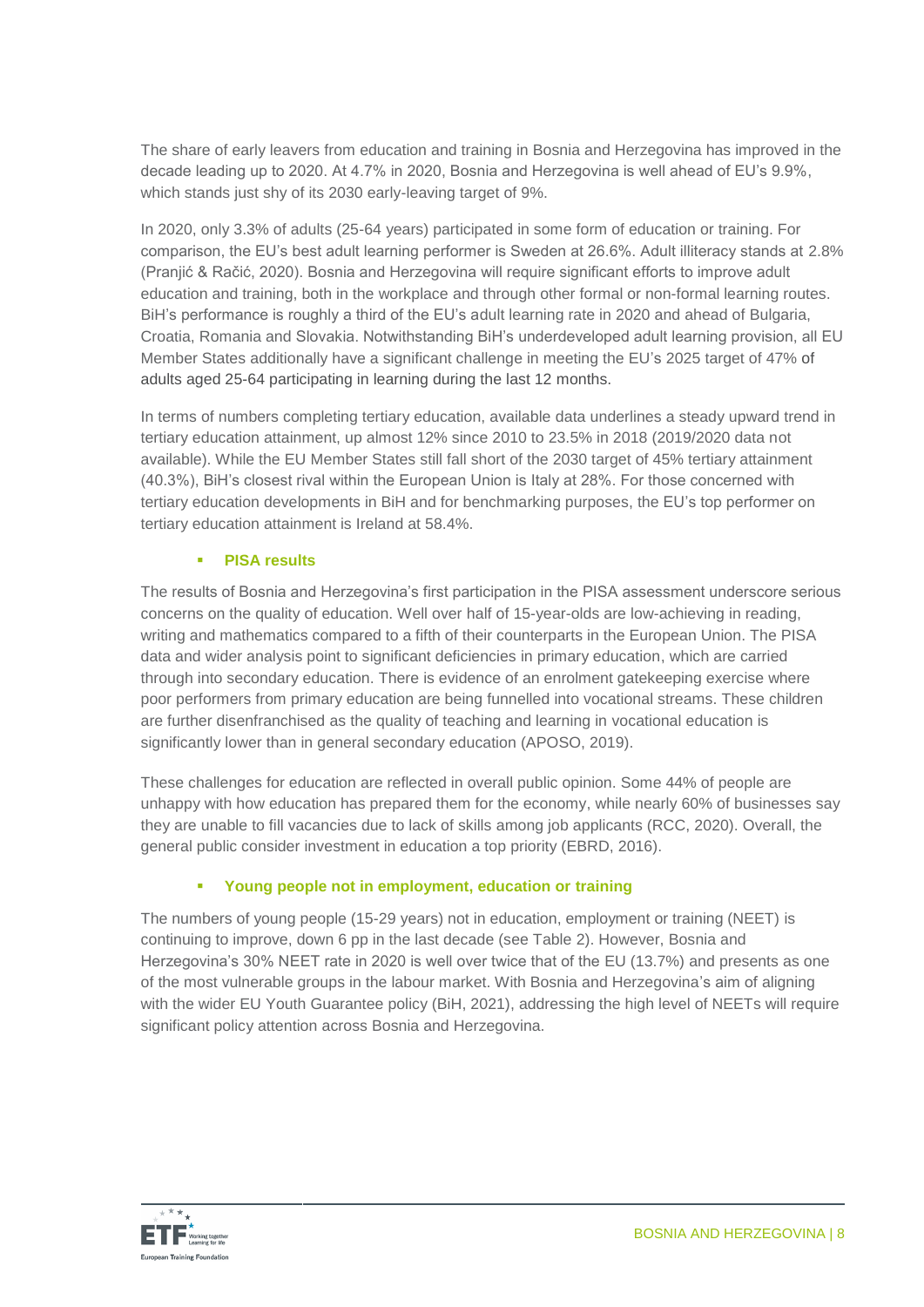**Table 2. Young people in BiH not in employment, education or training (2010-2020)**

| BiH NEETS 15-29 years | 2010  | 2015  | 2020     | <b>EU2020</b> |
|-----------------------|-------|-------|----------|---------------|
| <b>Male</b>           | 33.2% | 32.8% | 25.9%    | 12.1%         |
| <b>Female</b>         | 30.6% | 32.4% | $22.0\%$ | 15.4%         |
| <b>Total</b>          | 36.0% | 33.3% | 30.1%    | 13.7%         |

*Source: BHAS, Labour Force Surveys, ETF, Eurostat & EuroFound.*

#### **Education during the COVID-19 pandemic**

All education authorities introduced remote learning for schools and universities, with some 99% of pupils and students participating in e-learning. While teachers were largely unprepared for remote learning at the outset of the pandemic, all schools improvised through available infrastructure and know-how as the health crisis deepened. Individual responses from schools, teachers, students and parents point to resilience and agility by many in facing the learning challenges of the health crisis.

The 2020 COVID-19 period nonetheless demonstrated significant digital poverty, particularly in rural areas and underprivileged socio-economic groups, especially the Roma community (OSCE, 2020). Roma account for some 6% of children, the majority of whom do not have access to information and communication technology and the internet. Pre-school education provision was also particularly disrupted, affecting some 82% of pre-school children (UN, 2020).

Over 75% of vocational pupils were immediately impacted by a lack of access to practical classes in 2020, with examinations and certification seriously affected (UN, 2020a).

While efforts to 'normalise' education have been instituted since September 2021, with only 22% of the population fully vaccinated and rising infection rates (WHO, 2021), there is still a risk that the schooling system could be thrust into more disruption. Education budgets should be ring-fenced should the treasuries need to redirect finance to other pressing areas like health. Data for 2020 points to a 1.1% cut in education expenditure (UN, 2020).

### 2.2 VET policy and institutional setting

#### **Strategic and legal framework for VET and adult learning**

Given the decentralised governance arrangements, education legislation is addressed at three levels: a) state-level (framework legislation); b) entity level (Republika Srpska and the Federation of Bosnia and Herzegovina); and c) cantonal level, including Brčko District. Vocational education is addressed within general education. This section addresses state-level education.

A summary of key legal instruments and support tools for education and training is provided in Annex 1. Note that these documents refer only to state-level documents that provide the strategic framework for wider developments across the entities (Federation of Bosnia and Herzegovina, Republika Srpska) and Brčko District, in keeping with the 1995 Dayton governance framework for the country (see below).

While a legal framework allows for a systemisation of education data from across all parts of BiH, fragmentation and weak cooperation frustrate efforts to measure and monitor education inputs and

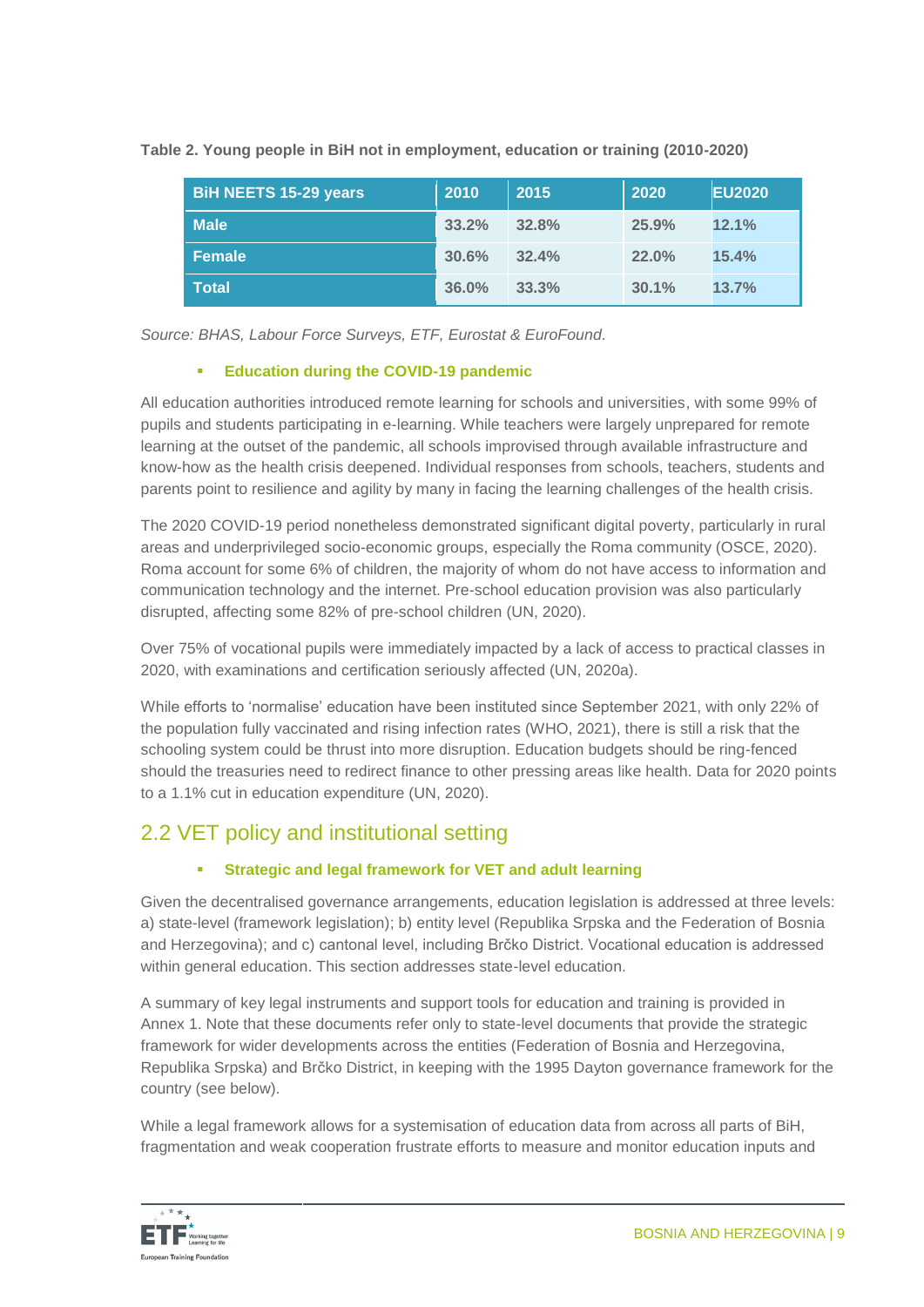outcomes, particularly in terms of pupil learning and overall performance of schools (ETF, 2019). While education data is compiled by entity offices and shared at state level with the Agency for Statistics of Bosnia and Herzegovina (BHAS), without pupil- and teacher-specific data, the information gaps do not allow for meaningful analysis (World Bank, 2019).

The Ministry of Civil Affairs has coordinated five framework education laws (see Annex 1). More specifically, for vocational education and training, the 2003 Framework Law on Primary and Secondary Education defines the principles, levels and structure of secondary education. The 2008 Framework Law on Secondary Vocational Education and Training addresses a) the role of social partners and the demands of the economy; b) the autonomy of vocational schools in response to local economic needs; c) the potential for schools' cooperation whilst retaining their autonomous legal status; and d) diversification of the training offer for new target groups (e.g. adults) and the potential for income generation by schools. The VET framework legislation has been adopted or adapted into local legislation in Republika Srpska, seven cantons of the Federation, and in Brčko District (ETF, 2020).

A state-wide education agency (APOSO) coordinates education standards and the development of a common core curricula in pre-school, primary and secondary education, including vocational education.

#### **VET governance and financing arrangements**

At state level, the Ministry of Civil Affairs coordinates education areas of common interest to the entities and Brčko. The Ministry has no policy or legislative decision-making powers. It proposes legislation and state-wide strategy to the BiH Council of Ministers. The most recent strategic initiatives of the Ministry of Civil Affairs are a) framework priorities for vocational education and training, and b) a strategy for entrepreneurial learning.

A Conference of Education Ministers provides a forum for exchange on issues common to all education authorities. However, it meets irregularly. Unless the Conference has a defined agenda with regular sittings, an opportunity to promote coherence and synergies across the education systems is missed.

Political commitment to cooperation in education by all education authorities is an essential condition to achieving coherence and synergy. More recent political tensions in late 2021, particularly in respect of interests in the secession of Republika Srpska from Bosnia and Herzegovina, further undermine objectives and efforts for coherence and synergy.

Of total education expenditure, some 48% is allocated to primary education, with 43% and 12% allocated to secondary and tertiary education respectively. At 89%, as noted earlier, the lion's share of the education budget is taken up by personnel costs (teaching, administrative and maintenance staff), compared to 22% in the EU, diverting resources away from areas such as staff development and technology support (World Bank, 2019). This is particularly pertinent given that the costs of vocational education outweigh those of general education (GIZ, 2020). Further, with school enrolment numbers declining and schools closing, an increasing numbers of teachers are questioning the overall efficiency implications for education budgets. In 2018/19, 74% of secondary school teachers were engaged in VET, an increase of 1% from the previous year despite a lower number of enrolments (GIZ, 2019).

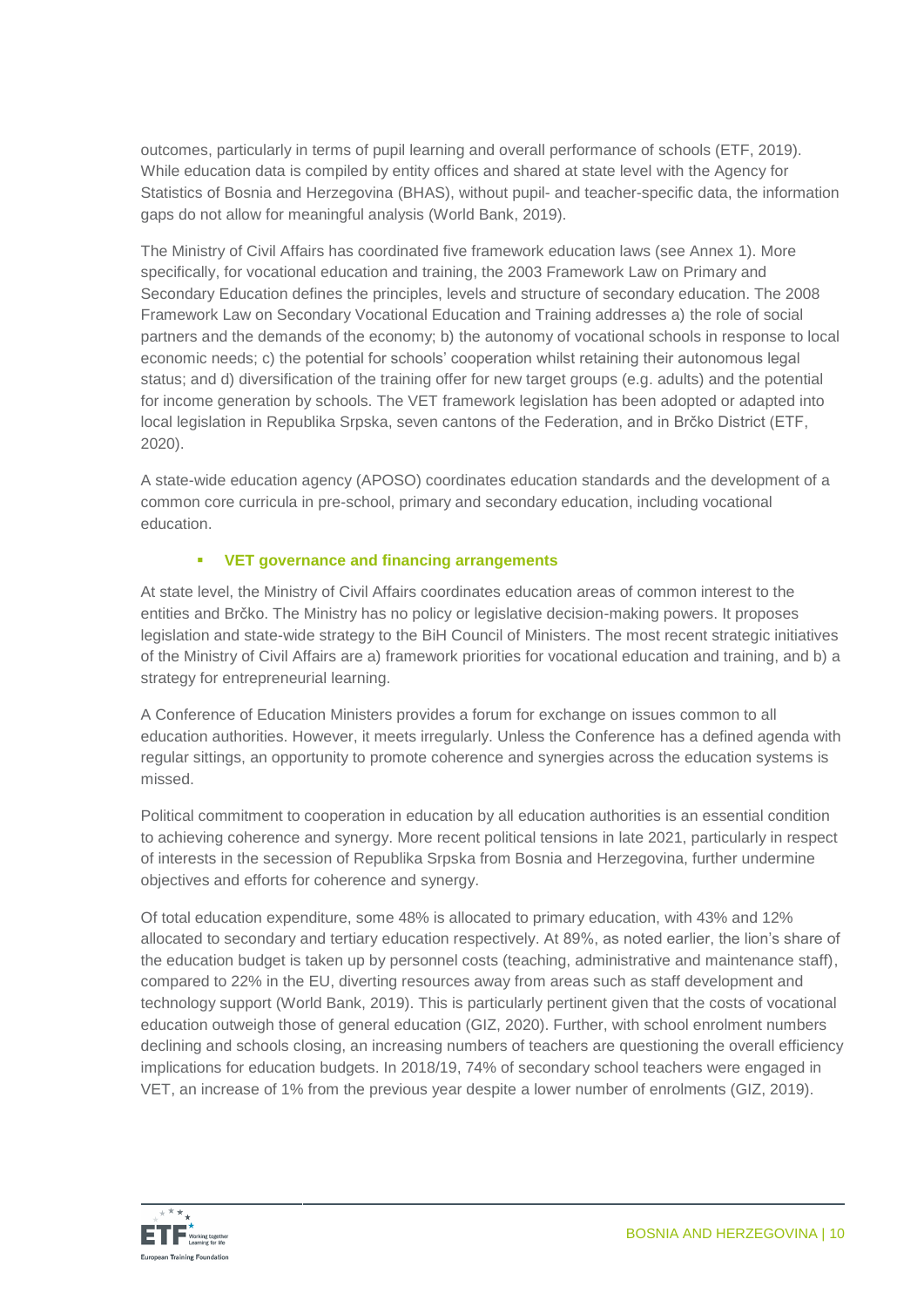Financing of VET by the private sector is voluntary and rare. However, in 2018, the smallest canton, Bosnian-Podrinje, introduced compulsory payments for companies engaged in apprenticeship training, including payments for equipment.

#### **Quality and quality assurance**

There are no mechanisms in place to systematically monitor the quality of education inputs, outputs or outcomes (World Bank, 2019). However, the first steps towards a state-wide quality assurance framework for vocational education and training have been taken with a framework proposal developed in 2018, which borrows on the European Quality Assurance framework for VET (EQAVET). As with the Baseline Qualifications Framework, the quality assurance framework proposal is designed to bring the range of education authorities together and to act as a bridge to broader European developments and EU quality assurance networks (ETF, 2019). The proposal includes common data and monitoring by all education authorities (the Federation of Bosnia and Herzegovina, Republika Srpska and Brčko). The BiH education authorities are yet to agree to the proposal.

The shunt into remote learning during the COVID-19 pandemic introduces a further dimension to the quality of education provision in 2020. With strong efforts by the education authorities to maintain education provision during the health crisis (UN, 2020a), it is unclear what the overall impact of the education lockdown will be in terms of quality provision and loss of learning. Work-based learning was particularly affected, as schools and businesses suspended apprenticeships while school-based learning adapted to online provision (UN, 2020b).

A core instrument in the quality assurance drive is Bosnia and Herzegovina's Baseline Qualifications Framework adopted by the Council of Ministers in March 2011. The BiH qualifications framework provides an opportunity to adapt the VET system to better meet the needs of employers.

To date, implementation of the BiH qualifications framework has been partial, with no register of qualifications. Training providers, employers and learners still do not use the framework. Nonetheless, newly developed VET and higher education qualifications are based on learning outcomes and standards. Four qualifications have been formally included in the framework.

The implementation of the Baseline Qualifications Framework is overseen by an intersectoral committee chaired by the Ministry of Civil Affairs. The committee has not met since 2015. When sitting, it should have discussions on sector-specific approaches to qualifications. A further milestone to be met by the BiH authorities is referencing the Baseline Qualifications Framework to the principles and criteria of the wider European Qualifications Framework (EQF).

The validation of non-formal learning is part of the qualifications framework's action plan, but implementation is currently limited.

Moving forward, in addition to state-wide approval of a quality assurance framework, a legal basis for the quality assurance framework will be necessary, as will staff development measures to address the administrative, legal and practical implementation of quality assurance in VET (ETF, 2020). Specifically on qualifications, a priority for BiH will be renewed efforts to finalise its EQF referencing report for submission to the European Commission.

#### **Work-based learning arrangements**

Work-based learning is underdeveloped in Bosnia and Herzegovina due to a lack of financing (USAID, 2017). Most activities are donor-supported and are targeted at selected cantons and economic

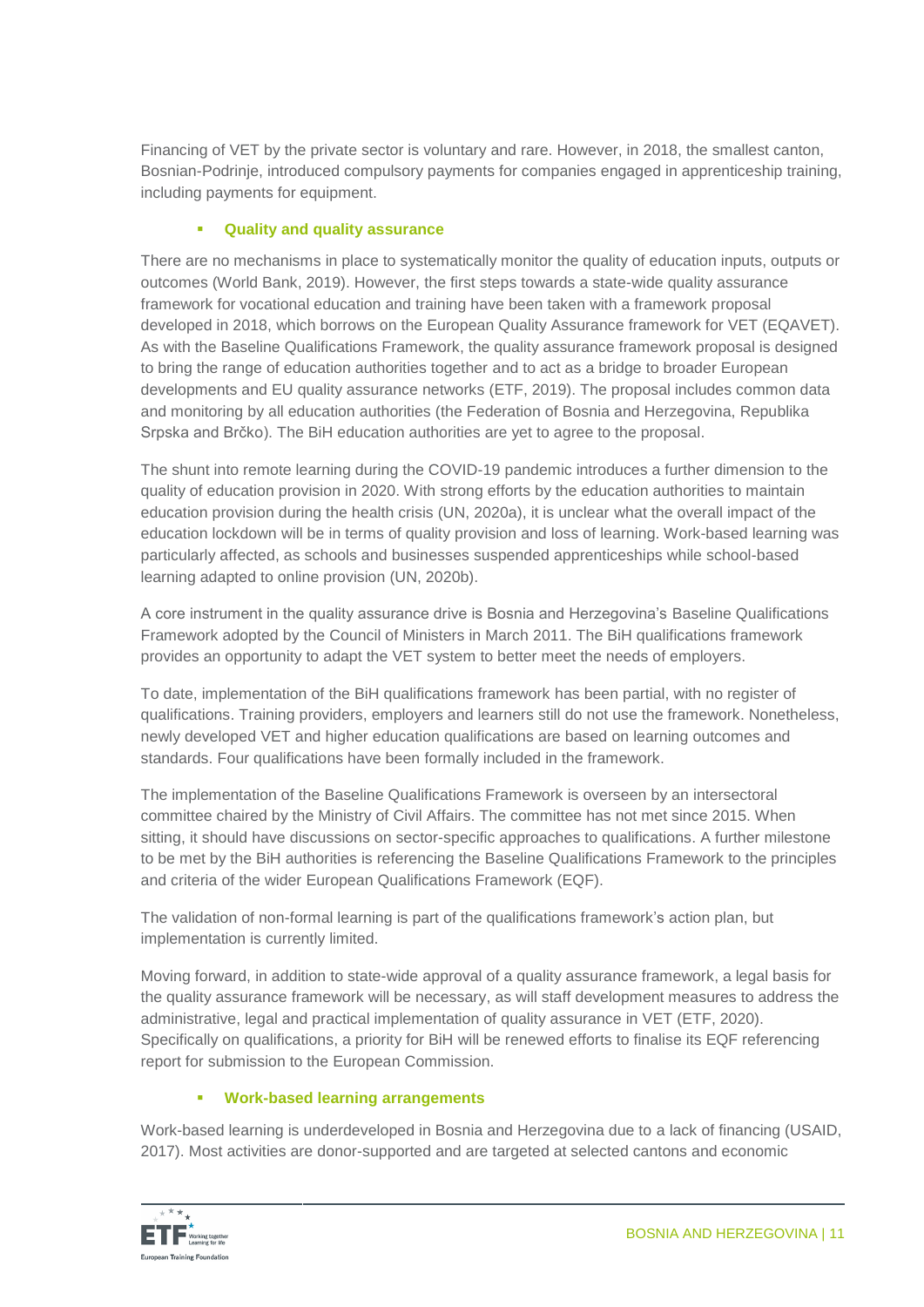sectors. These initiatives were particularly affected as schools and businesses suspended apprenticeships with the onset of COVID-19.

There is no specific legislation governing adult work-based learning in Bosnia and Herzegovina. Sarajevo and Bosnian-Podrinje cantons each have draft legislation on dual VET, but these remain to be adopted.

More broadly, the 2008 Framework Law on VET in Bosnia and Herzegovina requires particular efforts to ensure that vocational training is a function of market demands. Overall, commitment to the framework legislation in terms of transposition into law within the education systems has been slow, with three cantons yet to adopt legislation (GIZ, 2020).

Two research findings, in particular, suggest that more policy attention on work-based learning is required. Firstly, a tracer study of graduates of VET programmes underlines how 67% of vocational trainees considered practical training insufficient in their courses (GIZ, 2018). Secondly, some 44% of BiH businesses plan to introduce internship or apprenticeship programmes – the highest interest among business in work-based learning in south-eastern Europe (RCC, 2020b). Both findings warrant a policy response.

Moving forward, Bosnia and Herzegovina's participation in the European Alliance for Apprenticeships (EaFA) will be an important reference point for government, the training community and the private sector. It would allow for policy learning and access to best practices to determine ways and means to build a work-based learning culture between schools, training centres, universities and businesses. Discussions here could feature within upcoming dialogue and planning scheduled by the Ministry of Civil Affairs as part of the wider drive to accommodate the EU's Youth Guarantee policy. Given the EU's 2025 target of at least 60% vocational training graduates having had access to work-based learning, and for bench-marking purposes, system efforts to develop work-based learning should include efforts to establish work-based learning data as an important factor in determining progress.

#### **Digital education and skills**

Policy discourse on digital education and digital skills has been generally framed around three areas.

Firstly, with all schools having been shunted into remote learning during the COVID-19 pandemic, policy implications have opened up discussion on a number of fronts, including options for building on digital applications for learning. To this end, the Ministry of Civil Affairs has called for particular investment in, and support for, digital learning. Particular challenges for digital learning developments emanating from the COVID-19 crisis include a) q lack of e-learning platforms and networks that could support online provision, including remote examinations. b) a lack of e-learning and blended learning curricula and teaching capacity; and c) poor capacity among education authorities in conducting quality assurance in remote and hybrid learning (UN, 2020b).

Secondly, in terms of digital access to learning, and as noted above, the evidence points to disproportionate impacts on rural and minority communities, Roma in particular, which were further marginalised and disadvantaged due to a lack of equipment and online access during the COVID-19 lockdown.

Thirdly, while the transposition of the Common Core Curriculum into entity/cantonal curricula has been piecemeal, particularly for subjects of ethno-sensitivity like languages and history (World Bank, 2019), policy interest in digital competences is well developed, with a working document agreed as to ways

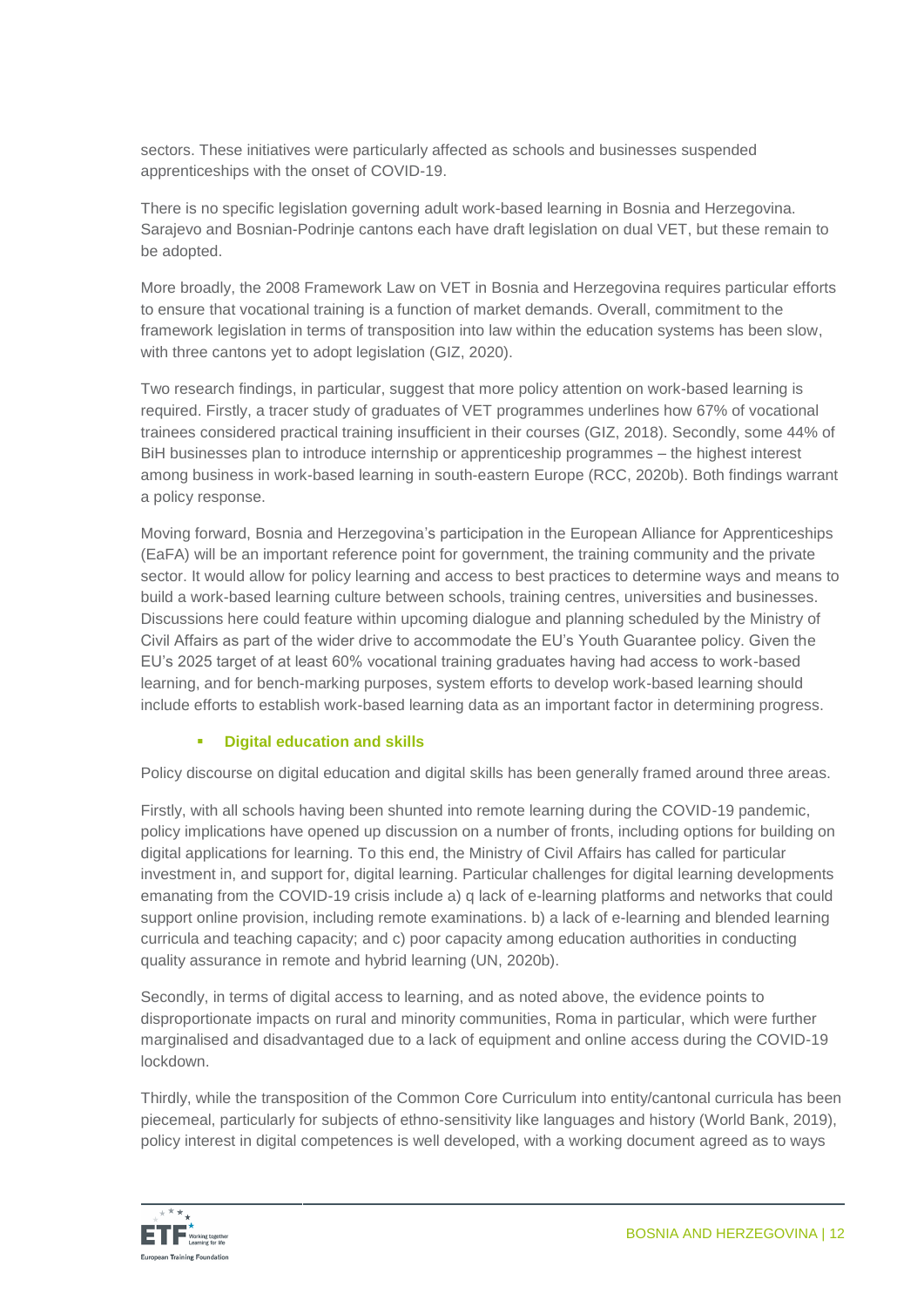forward (MoCA, 2018). Particular emphasis on alignment with the European Digital Competence Framework (DigComp) (European Commission, 2018) provides a basis for the development of policy and reference documents at the different governance levels.

In terms of practice, digital competence is mainly acquired through traditional information and communication technology courses (64 vocational education and training institutions provide options for ICT-related skills), as opposed to being addressed transversally across the curriculum. This is where the DigComp policy and practice will be important. Finance for purchasing, maintaining and upgrading e-learning infrastructure will be an important consideration. By way of example, only 8% of secondary pupils have access to a school computer, while just 7% of schools have an internet connection (ETF, 2020).

#### **Donor support to education and VET for young people and adults**

Of the total bilateral and multilateral development assistance for Bosnia and Herzegovina in 2020 (EUR 1 123.27m), some 4% (€EUR 45m) was dedicated to education, employment and social support (BiH, 2020a). The breakdown of this assistance was EUR 35m in grants and EUR 15m in loans. Coordination of external support is handled by the Ministry of Civil Affairs. Austria, Germany and Switzerland provide especially strong support for VET reforms.

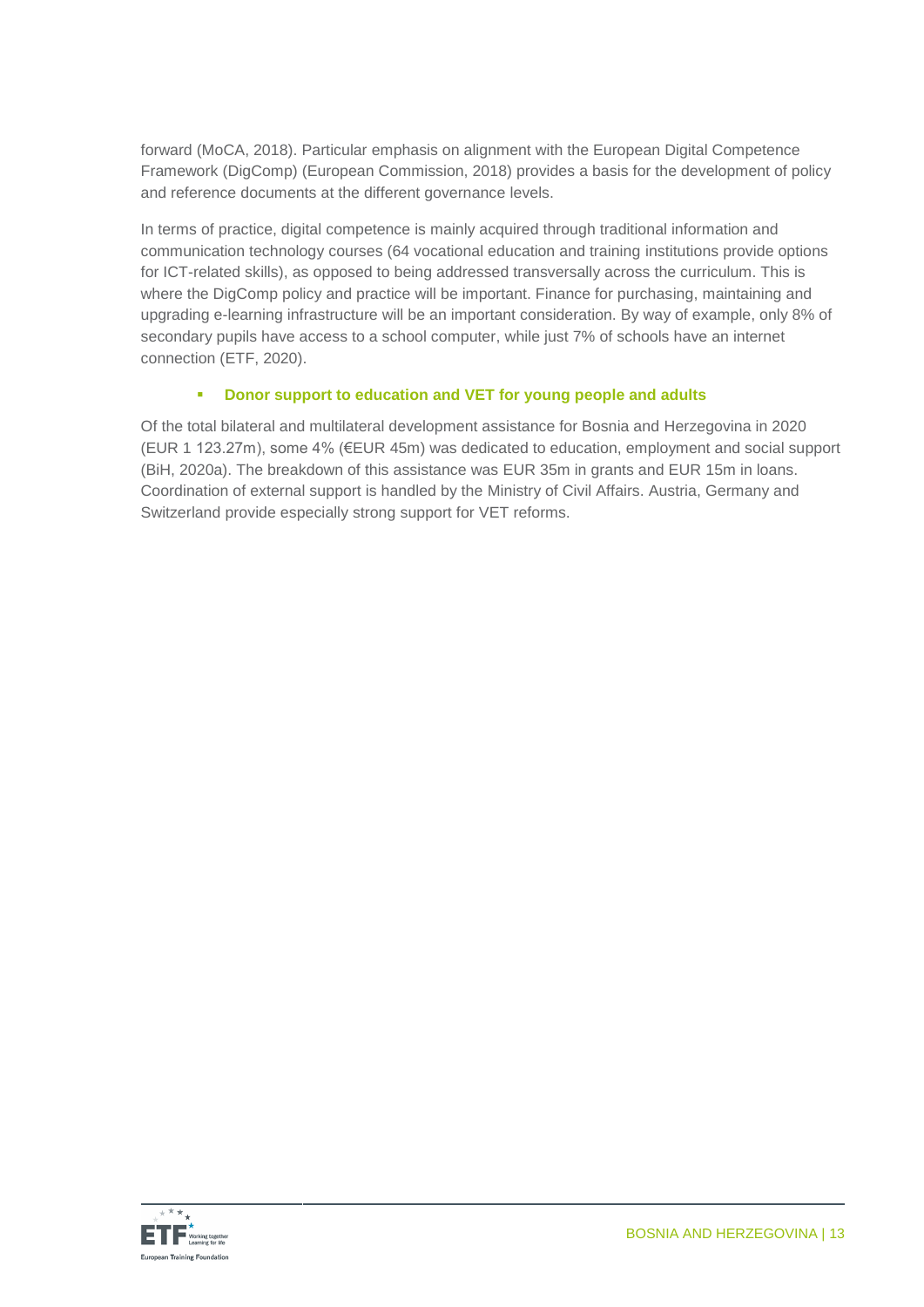# **3. LABOUR MARKET AND EMPLOYMENT**

### 3.1 Trends and challenges

#### **Labour market and employment challenges in general**

After an initial spur of growth between 2015 and 2018, Bosnia and Herzegovina witnessed a significant economic slump, with GDP nose-diving from 3.7% in 2018 to -4.3% in 2020 (World Bank, 2021a). The economic turndown was paralleled with a rise in unemployment, which had already been on a downward trend since 2018.<sup>1</sup> Unemployment in 2020 stood at 16%, but preliminary data for 2021 points to a steep increase in registered unemployment. This is up more than 2 percentage points in Q2-2021 to 18.1% compared to the same period in Q1-2020 (European Commission, 2021b). This rise in unemployment most likely reflects the effect of the COVID-19 crisis on the economy, despite furlough schemes introduced in the early phase of the pandemic. The trend mirrors the overall rise in unemployment rates across Europe's transition economies following the onset of the pandemic [\(Tverdostup](https://wiiw.ac.at/maryna-tverdostup-s-1587.html) & [Alexandra Bykova,](https://wiiw.ac.at/alexandra-bykova-s-857.html) 2021).

The above data reflects business surveys, which highlight labour cost-cutting plans such as wage reductions and layoffs. For example, 2020 survey data points to 28% of businesses having to suspend their operations, with contract terminations affecting just under 10 500 workers, primarily in the manufacturing, hospitality and service sectors. Women accounted for 40% of workers laid off (Bandić & Markus, 2021).

Although employment rates dropped from 2.5% in 2019 to -1.3% in 2020, data for the second quarter of 2021 shows an improving picture at 1.1% (European Commission, 2021b).

#### **Employment**

At 52.5% in 2020, the employment rate for 20-64 year-olds in Bosnia and Herzegovina (BHAS) falls well behind the EU's 72.4%, and very far from the EU's 2030 benchmark of 78%. While BiH's female employment rate has additionally been demonstrating a positive trend, only 4 out of 10 BiH women are in employment, compared to nearly 7 in 10 in the EU. The overall impact of the COVID-19 crisis on employment was lessened by wage-subsidy programmes and other policy measures to keep businesses, particularly in key economic sectors, afloat, and in so doing, preventing job losses (World Bank, 2021b).

<sup>&</sup>lt;sup>1</sup> The Agency for Statistics of Bosnia and Herzegovina updated its Labour Market Survey methodology in 2020 to comply with the standards of the Eurostat. While comparisons are made in this paper between 2020 and earlier years, this change in methodology should be noted in any final assessment of the comparative data.



 $\overline{a}$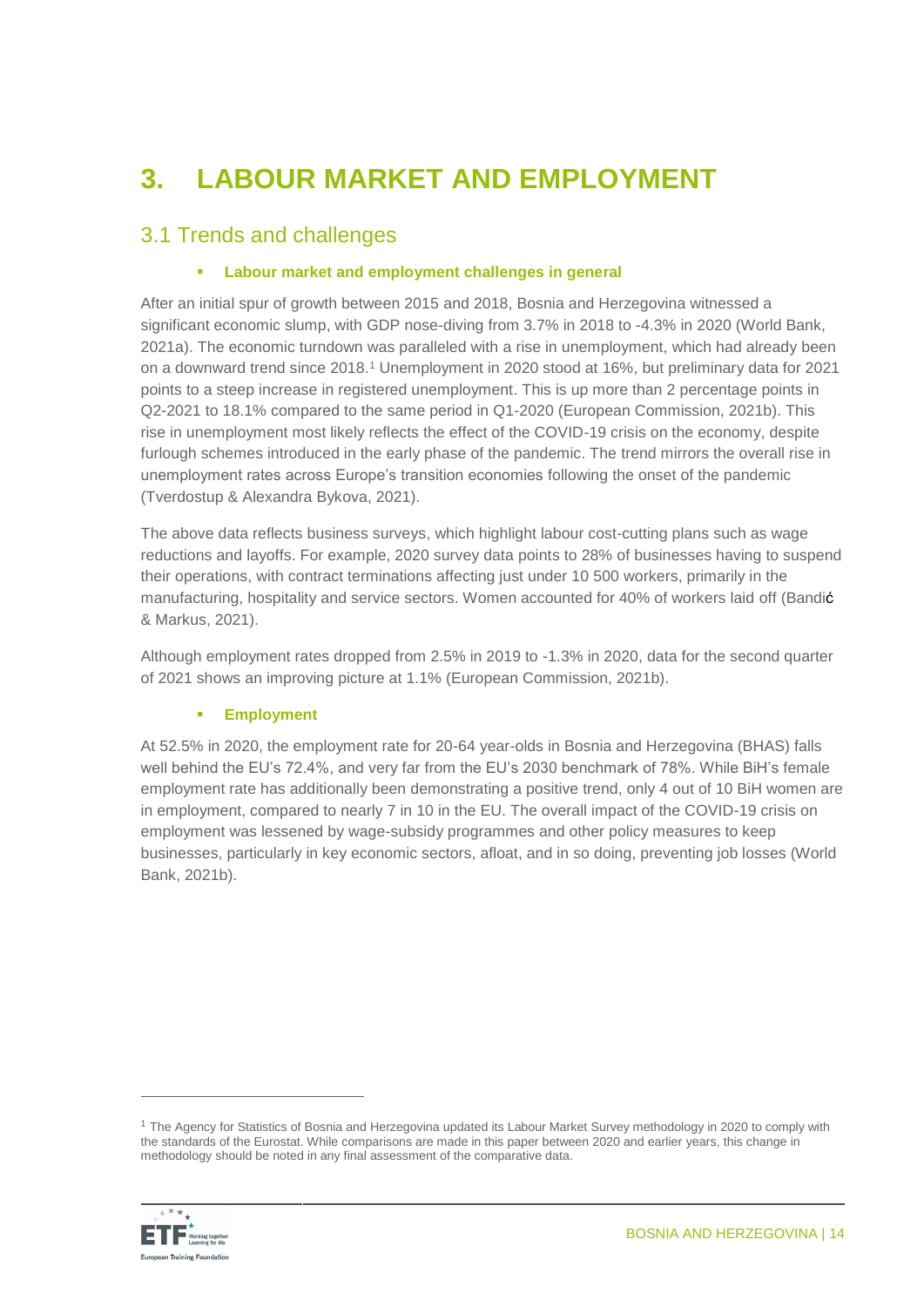#### **Table 3. Comparative labour market data (BiH-EU)**

| <b>KEY LABOUR MARKET DATA*</b>                  |      | <b>BiH</b> | <b>EU</b> |      |
|-------------------------------------------------|------|------------|-----------|------|
|                                                 | 2015 | 2020       | 2015      | 2020 |
| <b>Employment rate (20-64 age</b><br>group)     | 43.2 | 52.5       | 69.1      | 72.4 |
| <b>Employment rate: women (20-</b><br>64 years) | 32.4 | 40.0       | 63.2      | 66.7 |
| <b>Employment rate: men (20-</b><br>64 years)   | 53.9 | 64.9       | 74.9      | 78.0 |
| <b>Unemployment</b>                             | 27.7 | 15.9       | 10.1      | 7.1  |
| Long-term unemployment                          | 22.6 | $n/a^*$    | 43.5      | 2.4  |
| <b>Youth unemployment</b>                       | 62.3 | 36.6       | 21.7      | 16.8 |
| <b>Women's unemployment</b>                     | 30.7 | 18.5       | 9.5       | 7.4  |
| <b>Men's unemployment</b>                       | 25.8 | 14.1       | 9.4       | 6.8  |
| <b>Activity rate</b>                            | 44.1 | 47.7       | 77.3      | 56.8 |
| <b>Activity rate: men</b>                       | 55.1 | 59.2       | 69.4      | 63.2 |
| <b>Activity rate: women</b>                     | 33.5 | 36.7       | 57.6      | 50.8 |
| <b>NEETs</b>                                    | 28.1 | 25.9       | 16.6      | 13.7 |

*\*Age ranges of variables are available in Annex 1.*

*Source: Eurostat, European Commission, World Bank, ETF, Agency for Statistics of BiH.*

At just under 48%, the 2020 activity rate for Bosnia and Herzegovina is well behind the EU's 57%. While the women's activity rate falls well below those for men in both the EU and BiH, the difference in activity rates between the sexes is particularly more pronounced in Bosnia and Herzegovina (22.5 pp) than in the EU (12.4 pp). This high share of inactivity among women in Bosnia and Herzegovina is most likely due to cultural factors, with women committed to child-rearing and elderly care, as well as insufficient availability of flexible working arrangements such as telework and flexitime. With many BiH businesses and public services in particular (which employ a substantial part of the female workforce) having been forced into remote working as a consequence of the COVID-19 crisis, the question remains as to the likelihood of such working practices being eventually mainstreamed – and with that, the potential positive implications for women in the labour market.

A particular feature of BiH's employed population is 'over-education' – those holding jobs for which the modal value of job/occupation distribution in their country is typically below their level of education (ETF, 2021a). This underscores a skills mismatch and wider concerns as to underuse or wastage of available human capital.

The employment authorities in BiH would do well to track inactivity rates as COVID-19 continues (see earlier data on rising infection rates and poor vaccination rates). Labour market trends from earlier crises show that inactivity rises faster than unemployment, with young people and older workers at

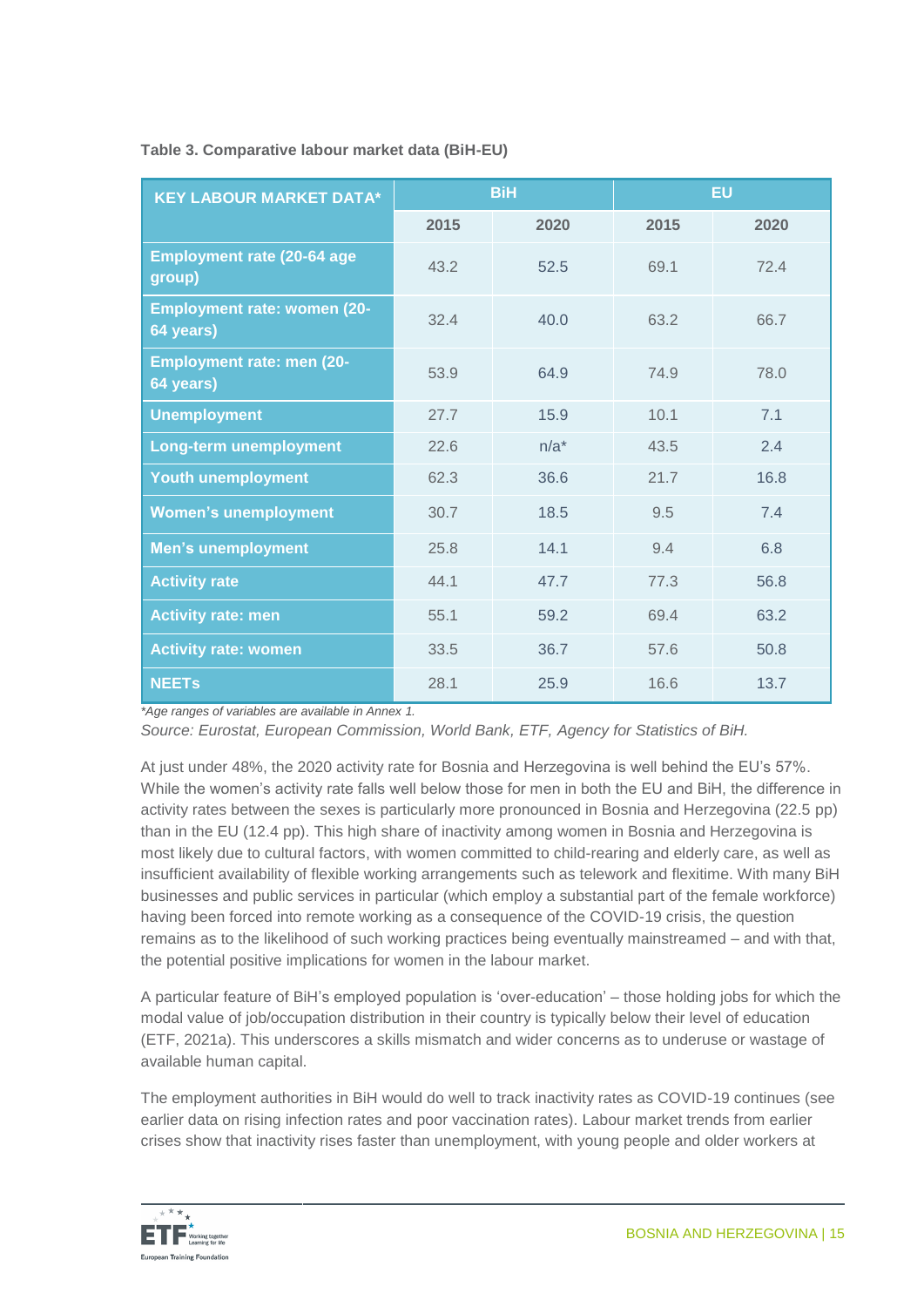higher risk of becoming inactive (WEF, 2020a). A rise in inactivity rates in BiH is likely to make job recovery more difficult.

#### **Unemployment**

While unemployment dropped 11.8 percentage points between 2015 and 2020, at just under 16% it is well over twice the EU unemployment rate. Apart from weaknesses in the economy that impact on the labour market, the high levels of unemployment also reflect high social security contributions of lowincome earners. This acts as a disincentive to work and results in businesses engaging staff informally.

In 2020, women's unemployment (18.5%) for the 15+ age group was well over 4 percentage points higher than their male counterparts (14.1%). This is likely impacted by a) low enrolment in early childhood education, and b) weak provision of elderly care, both of which contribute to the low employment levels of women, who predominantly assume the role of family care (ETF, 2019).

Youth unemployment fell by almost 26% between 2015 and 2020. This reflected an improving economy, demographic changes and emigration. However, a rise of 3 percentage points between 2019 and 2020 bucked the downward trend with significant stress in the labour market associated with the COVID-19 business climate. One in three young people in Bosnia and Herzegovina are unemployed (ETF, 2021b). Until health conditions improve, the COVID-19 economy threatens to undo the progress made on youth employment in previous years and to increase social and economic 'scarring' effects (e.g. lower wages, poorer health outcomes), particularly for young people (Grzegorczyk & Wolff, 2020).

Overall, youth unemployment in Bosnia and Herzegovina (36.6%, 2020 data) remains well over twice that of the European Union average (16.8%), although it is lower than Spain, which recorded the highest youth unemployment rate in the EU, at 39.4%. Furthermore, young women in Bosnia and Herzegovina were more likely to be unemployed than their male counterparts (42.8% to 32.5%) with an almost 5% hike since 2019 (male increase: 1.5%). This underlines how the COVID-19 crisis is particularly affecting young women.

Data for long-term unemployment in 2020 is unavailable, but is estimated to be around three-quarters of the total unemployed population. One likely result of the COVID-19 crisis will be a rise in long-term unemployment as those already out of work during the crisis will pass into the long-term unemployed category. Labour market participation rates may also be negatively affected as those seeking work become discouraged.

Informal employment is estimated at 31% (ILO, 2019). High levels of taxation, including for those on low incomes, disincentivise formal employment and generate the risk of further marginalisation from mainstream employment (ETF, 2019). Moreover, informal businesses and their staff are more likely to be severely affected by the COVID-19 crisis as they have not been covered by government-supported business and employment schemes.

In conclusion, low activity and high unemployment continue to highlight significant underutilisation of human resources in Bosnia and Herzegovina (ETF, 2020). This in turn impedes economic growth and will be a contributory factor to outward migration (Efendic, 2021). While figures point to a slow economic recovery associated with a gradual reopening of the economy (World Bank, 2021b), improvements to the economy and jobs remain vulnerable to potential recurrences of COVID-19 outbreaks and associated lockdown measures.

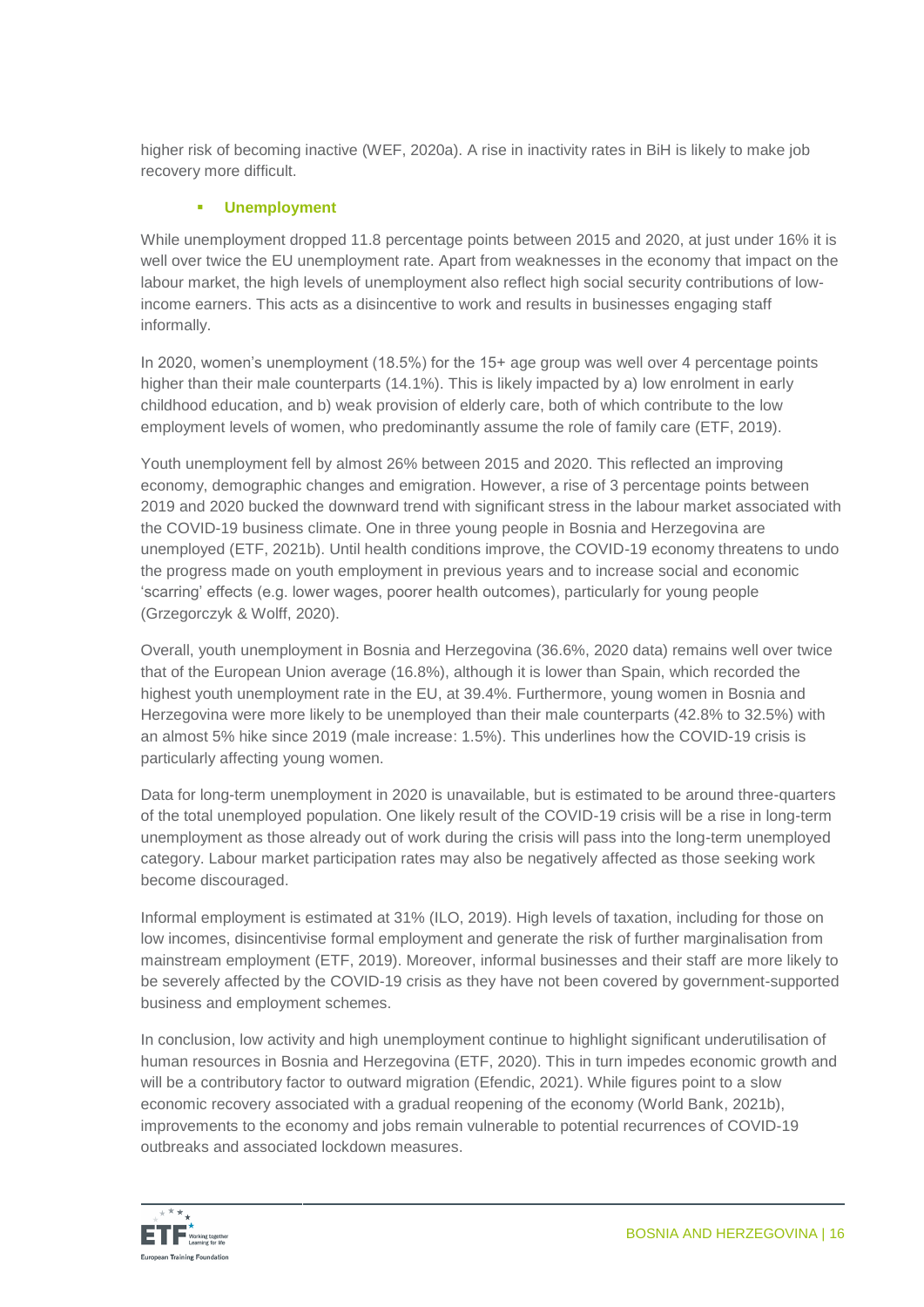#### **Poverty**

An estimated 20% of people in Bosnia and Herzegovina are considered to be living in poverty, with a further 50% of people vulnerable to becoming poor. Key factors behind the high poverty figures are an underperforming post-conflict economy, unemployment and job insecurity, and a poor education system, which singularly and together reinforce economic exclusion. Poverty is particularly pronounced in rural areas (19%) compared to those living in urban areas (9%), and particularly affects children in large families (Cline, 2018).

Some 20 years on, the war still impacts on significant groups, with poverty levels higher for internally displaced people and minority groups. Poverty levels are higher for IDPs and other minorities.

Emigration is a key factor in BiH's poverty, with many leaving the country to ensure that remittances are relayed back home to keep families afloat. Estimates put the diaspora at over half of the total population (Efendic, 2021). Some 10% of GDP is accounted for by remittances, but levels of remittances have dropped since the onset of the COVID-19 crisis, bringing extra hardship to dependant families (IOM, 2020).

Meanwhile, complex governance arrangements for social security across the country add further frustration to the targeting of social spending, while poor data makes it difficult to improve the targeting of social security payments (BiH, 2021a).

### 3.2 Employment policy and institutional setting

#### **Strategy and legal framework in the employment policy field**

Responsibility for employment policy lies with each of the two entities. In September 2021, the House of Representatives of the Federation of Bosnia and Herzegovina adopted an Employment Strategy (2021-2027). Meanwhile, a draft employment strategy by Republika Srpska, also for the period 2021- 2027, underwent a consultation exercise in September 2021. The strategy was expected to be adopted in November 2021. Both entities have committed to drawing up a state-wide employment strategy (BiH, 2021). There remains a risk, nonetheless, that achieving a state-wide employment strategy could be frustrated due to political backtracking on original plans.

A range of public institutions support employment developments in BiH reflecting the complex governance arrangements, from state to entity (region) to local (canton) levels. Diagram 1 provides an organisational chart of the employment institutions. Box 1 provides a breakdown of governance responsibilities.

Across the whole employment support system, some 800 staff provide services to approximately 400 000 registered unemployed people. The lion's share of resources is allocated to administration of social payments. The result is that the public employment service is considered more a 'social benefits agency' than an active employment support organisation. This bears out in the staff allocation data, with an estimated 70% of staff time deployed on health and social benefit administration, with the remaining staff engaged in employment support (Bandić & Markus, 2021).

#### **Initiatives to boost employment**

Employment subsidies and entrepreneurship support comprise the lion's share of active labour market support across Bosnia and Herzegovina. Prior to the pandemic, employment subsidies made up 62% of active employment support in the Federation, compared to 33% in Republika Srpska (Bandić &

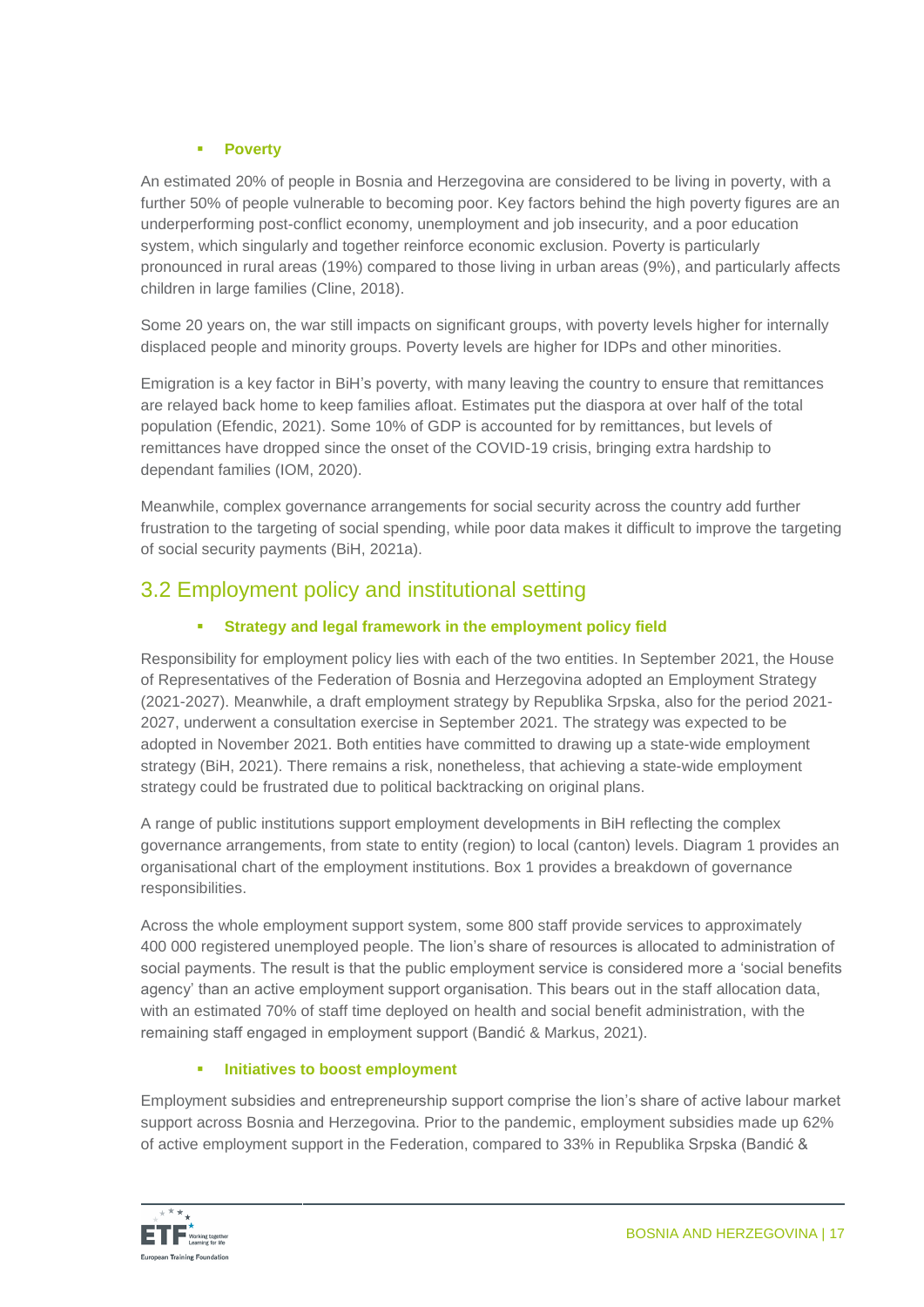Markus, 2021). The remaining budget targets primarily self-employment measures. Wider employment mediation and reskilling services remain underdeveloped. Recent legislative reforms in Republika Srpska ensure that public employment services focus solely on employment mediation. This should allow for better targeting of resources towards active labour market measures.

COVID-19-driven demands to finance unemployment benefits are likely to delay reforms towards more active employment measures. Republika Srpska, in particular, has ruled out financial support for

*Box 1. Breakdown of governance responsibilities in the BiH employment sector*

*State level*

- The Ministry of Civil Affairs is charged with coordinating employment policies developed by the entities and Brčko District and liaising with the international community.
- The Labour and Employment Agency monitors international employment standards across the entity and Brčko employment institutes, as well as analysing employment developments across BiH, resulting in employment guidelines for submission to the Ministry of Civil Affairs for onward approval by the statelevel Council of Ministers.

*Entity Level*

- Both the Federation and Republika Srpska have dedicated labour ministries responsible for employment legislation, strategy and financing of employment support measures, as well as overseeing the implementation of these measures. This service is also provided by the Brčko District Government.
- Operationalisation of the entity employment strategies is the responsibility of employment institutes in the each of the entities and the public employment service of Brčko.

*Cantonal level*

 Within the Federation of Bosnia and Herzegovina, each of the 10 cantons' labour ministries enact legislation, while the financing of active employment measures is administered by the Labour and Employment Agency. Meanwhile, the cantonal employment services implement active employment measures (Oruc, 2018).

active employment measures between 2021 and 2023 (BiH, 2021).

Both entities and state-level authorities have indicated willingness to adopt the EU's Youth Guarantee scheme. This aims to ensure that all young people up to 30 years of age have access to employment, further education, training or apprenticeships within 4 months of becoming unemployed or leaving education (European Employment Council, 2020). A requirement for BiH's engagement within the wider European Youth Guarantee scheme is firstly that state-wide priorities are in place (see above), and secondly that a state-wide implementation plan is agreed. These areas require cooperation across and between all governance levels.

Drawing up an implementation plan and performing the activities therein will require significant policy and practitioner cooperation across BiH in the range of fields covered by the Youth Guarantee, including education and training. A second issue will be the need for an enhanced evidence base on young people's education, training and employment to support the design, monitoring and evaluation of the implementation plan. Cross-entity coordinating mechanisms will be required. This will take time and political will.

While EU financial support through its IPA III package to develop Youth Guarantee initiatives may act as a potential lever for engagement, domestic financial contributions will be important to the overall sustainability of Youth Guarantee developments. It should be noted that employment services in BiH are financed by a) unemployment insurance contributions and b) public authority budgetary grants,

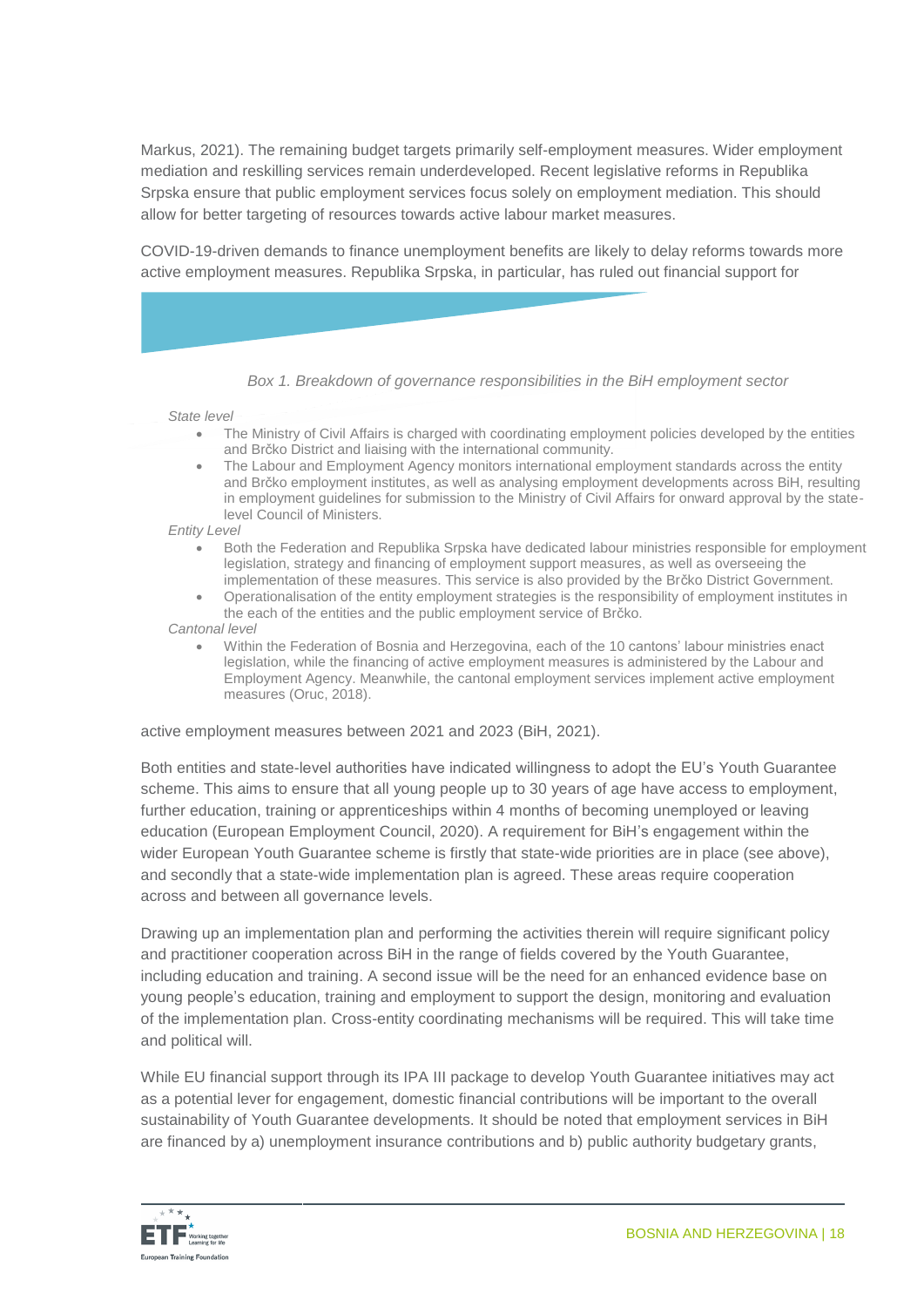which both finance active labour market measures and meet financing deficits for passive employment measures.





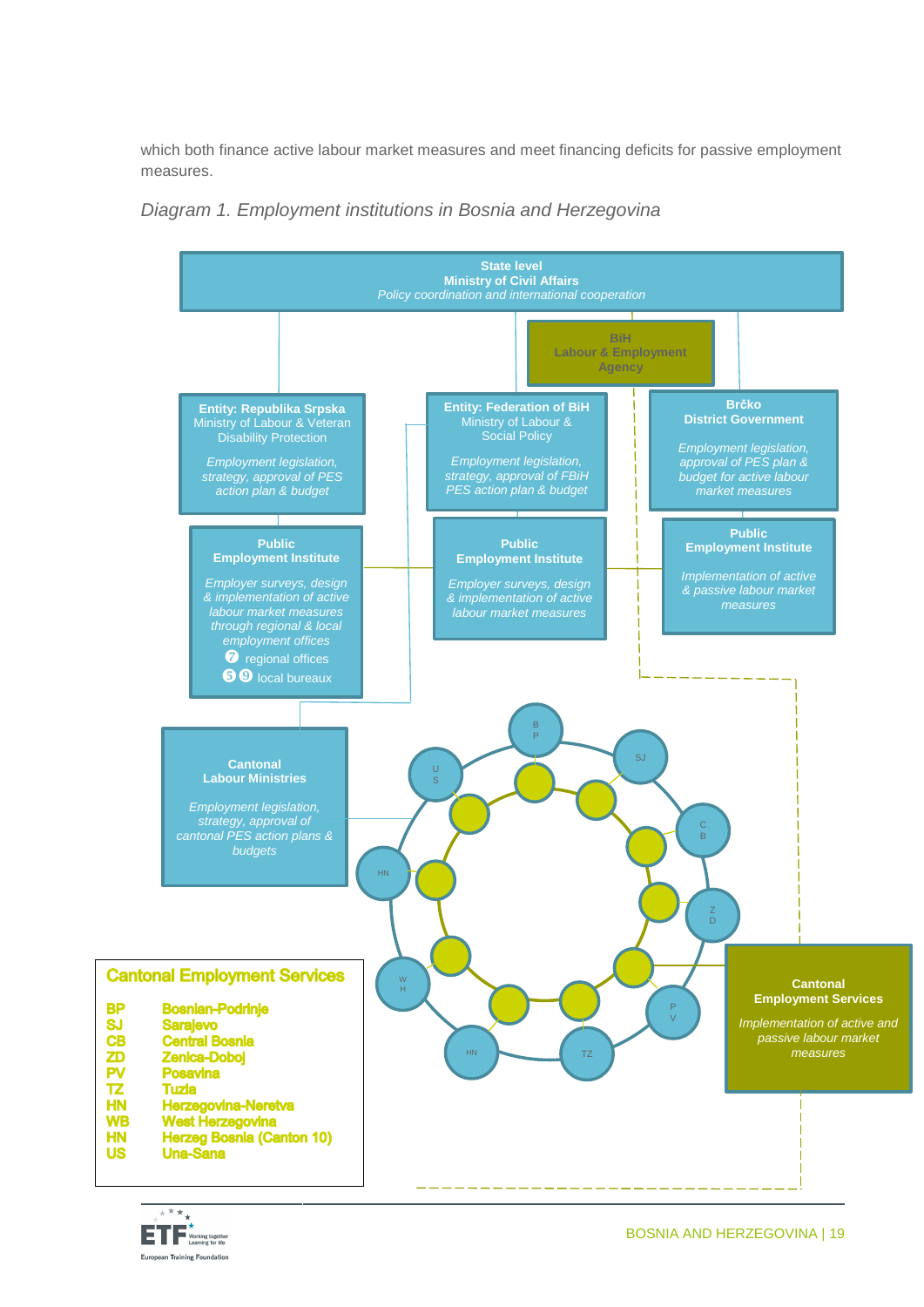#### **Initiatives to increase the capacity of the public employment services**

Three factors undermine the development and capacity of the public employment service ecosystem in Bosnia and Herzegovina.

First, and as already addressed above, resources of the public employment services are for the most part absorbed with the administration of unemployment and other social benefits, as opposed to focusing directly on active employment measures. The entire public employment service network will need to be remodelled to address this policy dichotomy.

Second, the complex governance arrangements have stalled efforts in building coherence across the employment service network in terms of strategy, design and delivery of services. There is no cooperation between the public employment services of the different entities in terms of knowledge and know-how exchange.

Third, while the system-based fragmentation inevitably generates inefficiencies across the entire public employment service network, limited public finance within the constituent parts of Bosnia and Herzegovina essentially compromise quality and availability of services, particularly the provision of active employment measures.

Nonetheless, an important policy step to bring forward employment developments was the adoption by the BiH Council of Ministers of a plan and guidelines for labour market policies and active employment measures in 2020. The plan particularly focuses on improvements to services within the public employment service network. The guidelines work towards strengthening the role of the public employment services, implementing active labour market reforms and improving labour market efficiency (BiH, 2020).

Efforts to modernise and remodel the public employment services have been taken on board by international partners. Set against the challenges of political coordination on employment policy and services, the European Commission's support, in cooperation with the ILO, for local employment partnerships has generated alternative and innovative models for cooperation. The emphasis has been specifically on building locally based capacity in public employment services to promote employment generation. In cooperation with municipalities, training organisations and local businesses, selected sectors (e.g. agriculture, textiles, tourism) are being targeted.

More recent EU support for the public employment services focuses on strategy and planning, datacollection improvements and building a training coordinator network. Staff across the public employment service network are being trained on labour market analyses, private sector engagement and the design and evaluation of active labour market measures. At a more strategic level, issues and options for borrowing on the EU's Open Method of Coordination on employment developments are also being addressed, and in particular, employment monitoring and annual reporting arrangements to the European Commission through the BiH Economic Reform Programme. This initiative mirrors the EU Member States' monitoring and reporting arrangements to the European Commission as part of the 'semester' process.

#### **Donor support to the employment policy field**

Recent and ongoing support actions for employment development in Bosnia and Herzegovina include:

 European Commission (2020-2023): employment policy and strategy building at Brčko, entity and state levels with capacity building of the public employment service network (see above);

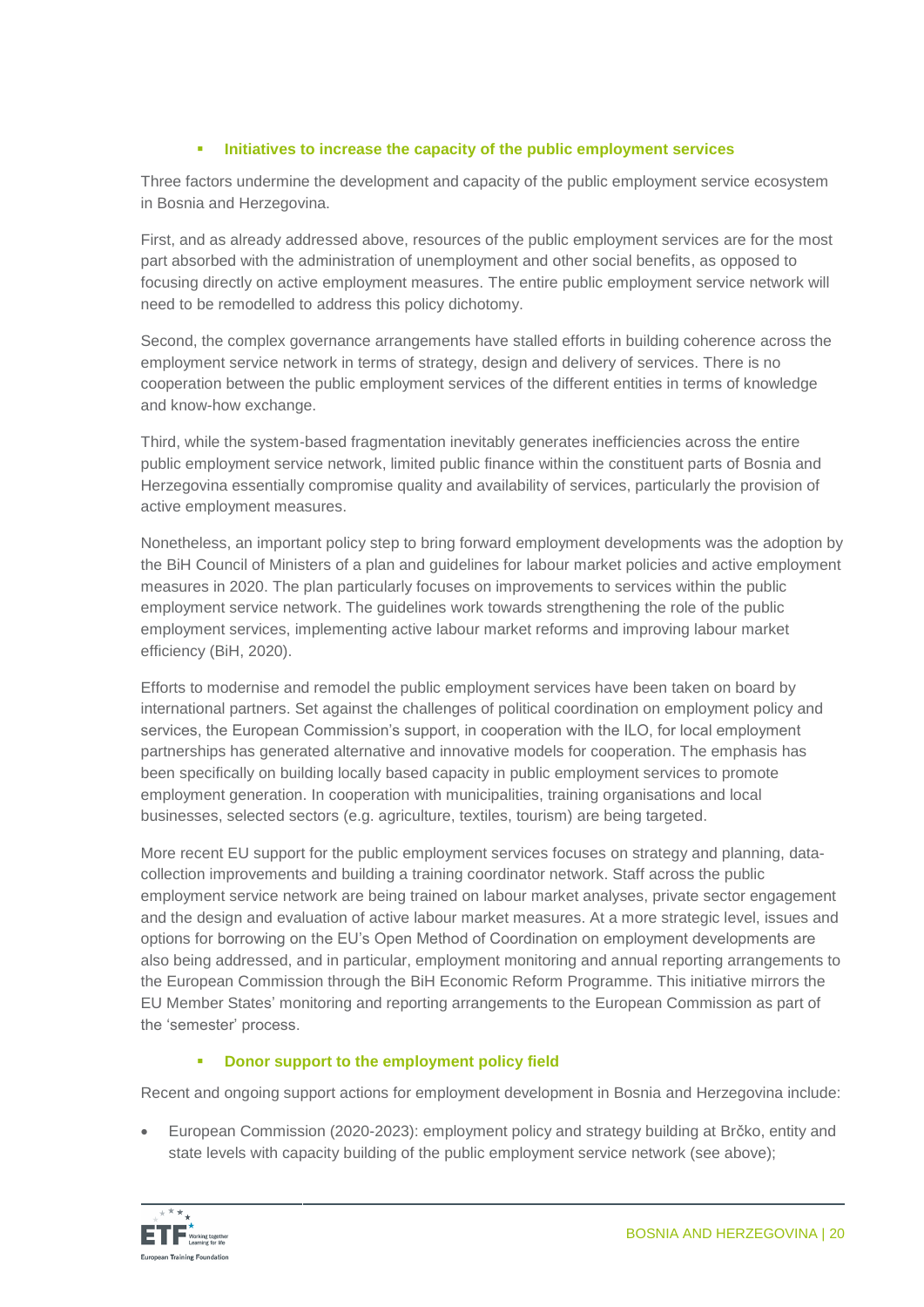- European Training Foundation (2020): case study (Flanders, Belgium) as an employment policy learning reference for highly decentralised governance and reporting arrangements to the European Commission;
- ILO and Regional Cooperation Council (2020-2021): roadmap to address formalisation of the illicit employment, social dialogue and monitoring and evaluating labour market policies. This action is supported by the EU.
- KfW is supporting 3 business and vocational training partnerships in 2021 with further opportunities for vocational training organisations to join a regional drive to build more innovative relationships with the business community with additional financial resources in 2022.

### **4. MOVING FORWARD**

At various points in the above text, recommendations are made relating to specific policy and practice areas of education, training and employment. These are complimented by the following four systemic recommendations:

- work towards a more cohesive quality-improvement plan for primary, secondary and vocational education, including continued participation in international benchmarking initiatives (e.g. PISA);
- stocktake and evaluate the COVID-19-driven emergency digital learning developments and conduct forward planning to systematise and build on best practices;
- adopt state-wide employment priorities and agree on a common package of active employment measures (e.g. apprenticeships, training, career guidance) defined within a Youth Guarantee Implementation Plan, to include a set of state-wide indicators for monitoring and reporting purposes;
- with EU Youth Guarantee developments as a reference, build coherence and synergies across education, training and employment policies and practice, to include a cohesive reporting mechanism as inputs to the annual Economic Reform Programme.

For further information, please contact Anthony Gribben, European Training Foundation, email: [Anthony.Gribben@etf.europa.eu](mailto:Anthony.Gribben@etf.europa.eu)

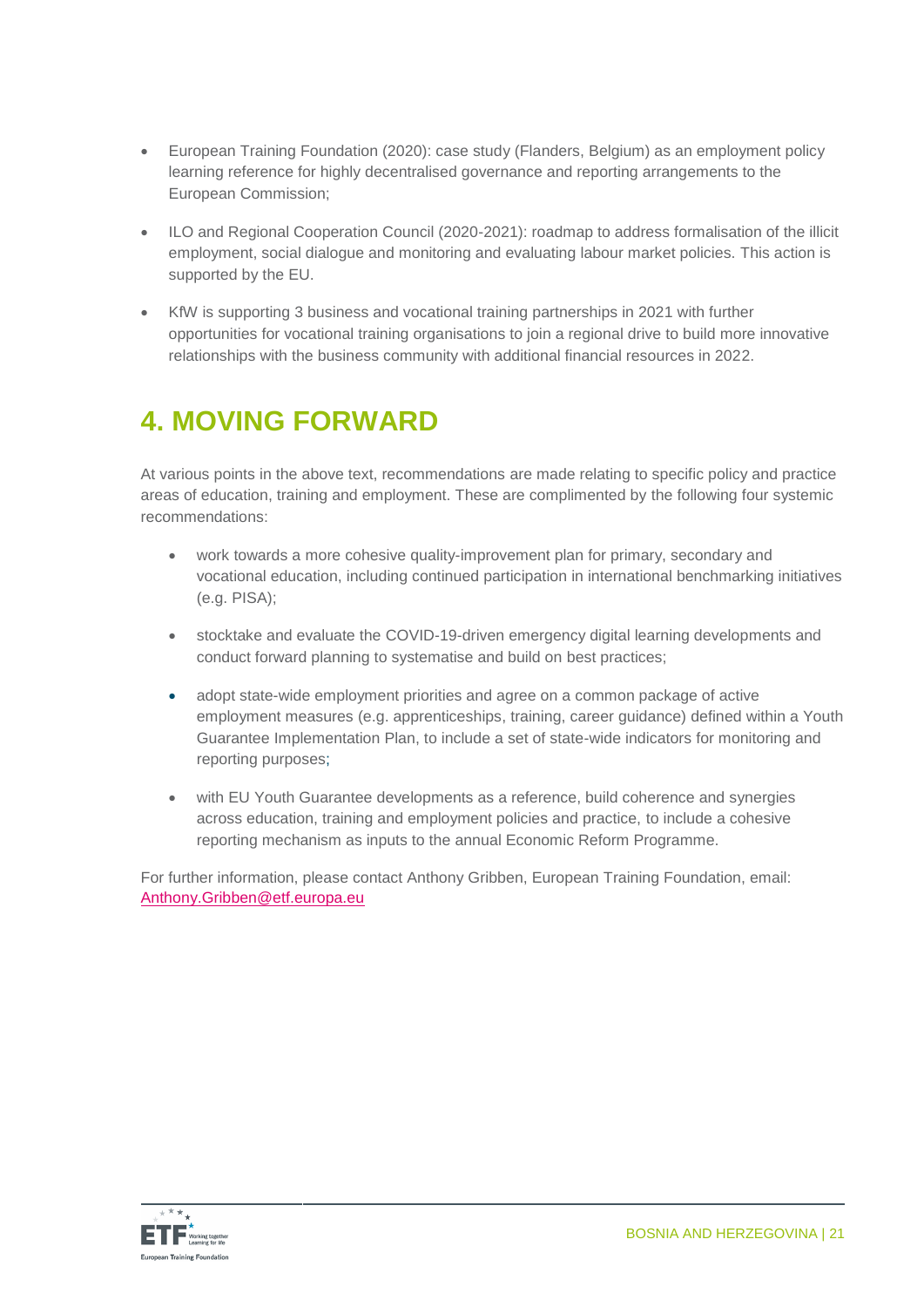### **ANNEX 1: STATISTICAL ANNEX, BOSNIA AND HERZEGOVINA**

This annex includes annual data from 2010, 2015, 2019, and 2020 or the latest available year. Please note that, from 2020 onwards, labour force surveys (LFS) are conducted on a quarterly basis, leading to a break in series compared to data from previous years.

|                 | <b>Indicator</b>                                                                                                         |                                | 2010                     | 2015        | 2019        | $2020^{b*}$ |
|-----------------|--------------------------------------------------------------------------------------------------------------------------|--------------------------------|--------------------------|-------------|-------------|-------------|
| $\overline{1}$  | Total population (000s) <sup>(1)</sup>                                                                                   |                                | 3705.5                   | 3429.4      | 3 301.0     | 3 280.8     |
| $\overline{2}$  | Relative size of youth population<br>(age group 15-24 and age in the<br>denominator 15-64, %) $\tilde{C}$ <sup>(1)</sup> |                                | 20.3                     | 18.2        | 17.4        | 17.2        |
| 3               | GDP growth rate (%)                                                                                                      |                                | 0.9                      | 3.1         | 2.8         | $-4.3$      |
|                 |                                                                                                                          | Agriculture<br>added value     | 6.8                      | 6.2         | 6.1         | 6.2         |
| 4               | GDP by sector (%)                                                                                                        | Industry<br>added value        | 22.5                     | 22.6        | 24.0        | 23.9        |
|                 |                                                                                                                          | <b>Services</b><br>added value | 55.5                     | 56.2        | 55.7        | M.D.        |
| 5               | Public expenditure on education (as<br>$%$ of GDP $)$ <sup>(1)</sup>                                                     |                                | M.D.                     | M.D.        | M.D.        | M.D.        |
| 6               | Public expenditure on education (as<br>% of total public expenditure) (1)                                                |                                | M.D.                     | M.D.        | M.D.        | M.D.        |
| $\overline{7}$  | Adult literacy (%)                                                                                                       |                                | 98.1 <sup>e</sup> (2011) | 97.0 (2013) | M.D.        | M.D.        |
|                 | Educational                                                                                                              | Low <sup>(3)</sup>             | 20.5                     | 17.7        | 15.8        | 12.1        |
| 8               | attainment of adult<br>population (aged<br>25-64 or $15+ (%)(2)$                                                         | Median <sup>(4)</sup>          | 66.2                     | 66.7        | 68.9        | 68.1        |
|                 |                                                                                                                          | High <sup>(5)</sup>            | 13.3                     | 15.6        | 15.3        | 19.8        |
|                 | Early leavers from                                                                                                       | Total                          | 7.9                      | 5.2         | $3.8^{(6)}$ | 4.7         |
| 9               | education and<br>training (aged 18-                                                                                      | Male                           | 7.7                      | 4.8         | $4.0^{(6)}$ | $4.8^{(6)}$ |
|                 | $24)$ (%)                                                                                                                | Female                         | 8.1                      | 5.6         | $3.5^{(6)}$ | $4.6^{(6)}$ |
| 10              | Gross enrolment rates in upper<br>secondary education (ISCED<br>level $3)$ $(%$                                          |                                | M.D.                     | M.D.        | 82.2        | M.D.        |
| 11              | Share of VET students in upper<br>secondary education (ISCED<br>level $3)$ $(%$                                          |                                | 74.5                     | 74.2        | 77.2        | M.D.        |
| 12 <sup>2</sup> | Tertiary education attainment (aged<br>$30-34)$ (%)                                                                      |                                | 11.8                     | 17.2        | M.D.        | M.D.        |
|                 | Participation in                                                                                                         | Total                          | 2.8                      | 2.3         | 1.8         | 3.3         |
|                 | 13<br>training/lifelong                                                                                                  | Male                           | 2.9                      | 2.1         | $1.7^{(6)}$ | 3.2         |

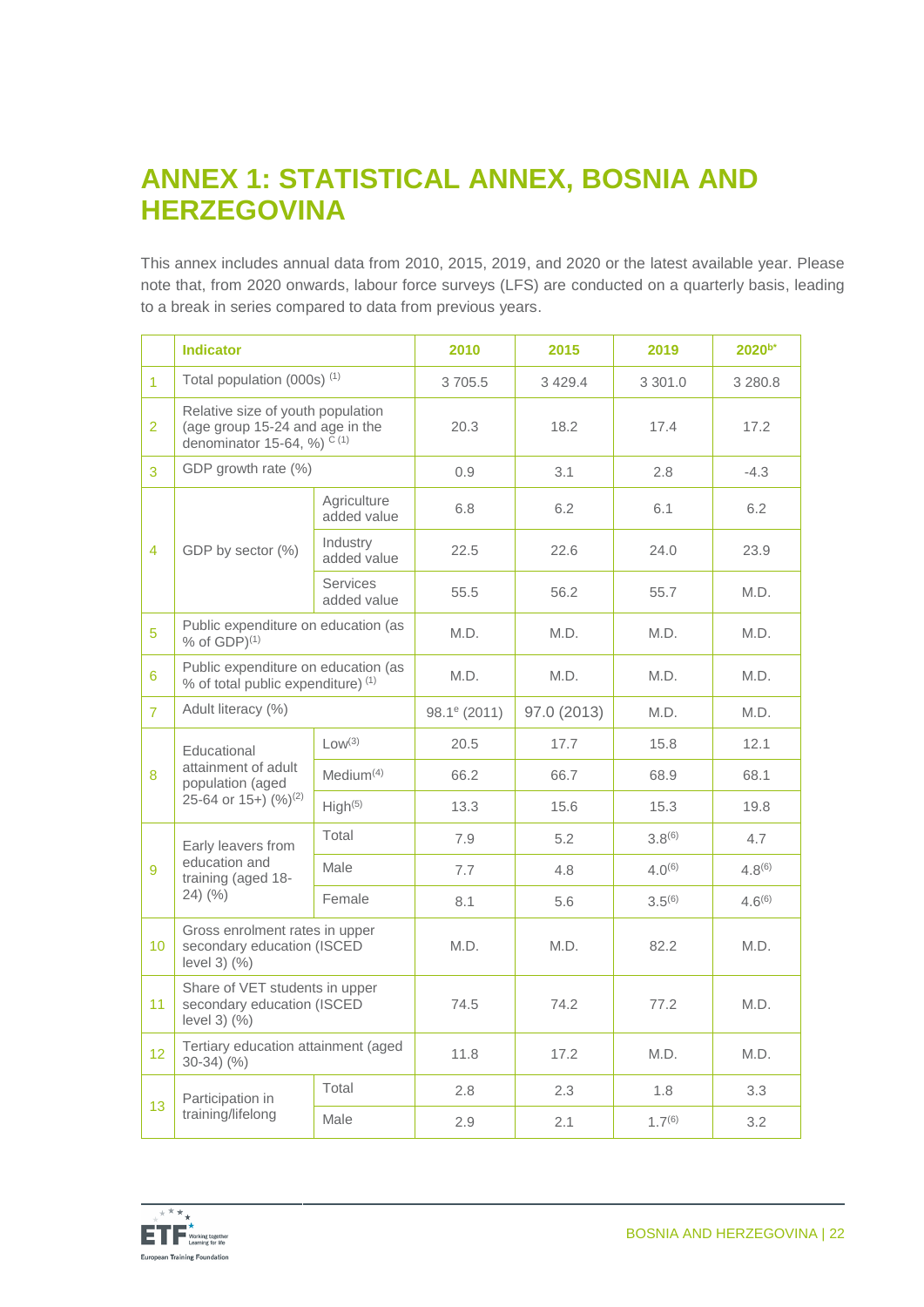|    | learning (age group<br>25-64) by sex (%)             | Female                | 2.6                | 2.4         | $1.9^{(6)}$   | 3.3  |
|----|------------------------------------------------------|-----------------------|--------------------|-------------|---------------|------|
|    | Participation in<br>training/lifelong                | $Low^{(3)}$           | $0.1^{(6)}$        | 0.4(6)      | $0.1^{(6)}$   | 1.0  |
|    | learning (age group<br>25-64) by                     | Medium $(4)$          | 3.2                | 2.4         | $2.0^{\circ}$ | 2.9  |
|    | education (%)                                        | High <sup>(5)</sup>   | 9.0                | $6.0^{(6)}$ | $4.7^{(6)}$   | 7.9  |
|    | Participation in<br>training/lifelong                | Inactive              | 2.9                | 2.7         | $2.4^{(6)}$   | 3.3  |
|    | learning (age group<br>25-64) by working             | Employed              | 3.0                | 1.8(6)      | $1.2^{(6)}$   | 3.3  |
|    | status (%)                                           | Unemployed            | 1.7 <sup>(6)</sup> | 2.4(6)      | $2.7^{(6)}$   | 2.8  |
|    | Low achievement                                      | Reading               | N.A.               | N.A.        | 53.7 (2018)   | N.A. |
| 14 | in reading,<br>mathematics and                       | <b>Mathematics</b>    | N.A.               | N.A.        | 57.6 (2018)   | N.A. |
|    | science - PISA (%)                                   | Science               | N.A.               | N.A.        | 56.8 (2018)   | N.A. |
|    |                                                      | Total                 | 44.6               | 44.1        | 42.1          | 47.7 |
| 15 | Activity rate (aged<br>$15+)$ (%)                    | Male                  | 56.7               | 55.1        | 51.7          | 59.2 |
|    |                                                      | Female                | 33.2               | 33.5        | 32.9          | 36.7 |
|    |                                                      | Total                 | 55.4               | 55.9        | 57.9          | 52.3 |
| 16 | Inactivity rate (aged<br>$15+)$ (%)                  | Male                  | 43.3               | 44.9        | 48.3          | 40.8 |
|    |                                                      | Female                | 66.8               | 66.5        | 67.1          | 63.3 |
|    |                                                      | Total                 | 32.5               | 31.9        | 35.5          | 40.1 |
| 17 | Employment rate<br>(aged 15+) (%)                    | Male                  | 43.2               | 40.9        | 44.6          | 50.9 |
|    |                                                      | Female                | 23.7               | 23.3        | 26.7          | 29.9 |
|    | Employment rate                                      | Low <sup>(3)</sup>    | 15.4               | 14.4        | 15.7          | 15.2 |
| 18 | by educational<br>attainment (% aged                 | Medium <sup>(4)</sup> | 42.5               | 40.3        | 44.6          | 47.8 |
|    | $15+%$                                               | High <sup>(5)</sup>   | 60.9               | 59.3        | 59.3          | 66.8 |
|    |                                                      | Agriculture           | 19.7               | 17.9        | 18.0          | 12.0 |
| 19 | Employment by<br>sector (aged 15+)                   | Industry              | 31.0               | 29.5        | 31.7          | 33.4 |
|    | (% )                                                 | Services              | 49.3               | 52.6        | 50.3          | 54.7 |
| 20 | Incidence of self-employment (aged<br>$15+)$ (%)     |                       | 26.5               | 24.2        | 24.9          | 18.4 |
| 21 | Incidence of vulnerable employment<br>(aged 15+) (%) |                       | 21.6               | 20.2        | 19.1          | 12.7 |
|    |                                                      | Total                 | 27.2               | 27.7        | 15.7          | 15.9 |
| 22 | Unemployment rate<br>(aged 15+) (%)                  | Male                  | 25.6               | 25.8        | 13.6          | 14.1 |
|    |                                                      | Female                | 29.9               | 30.7        | 18.8          | 18.5 |

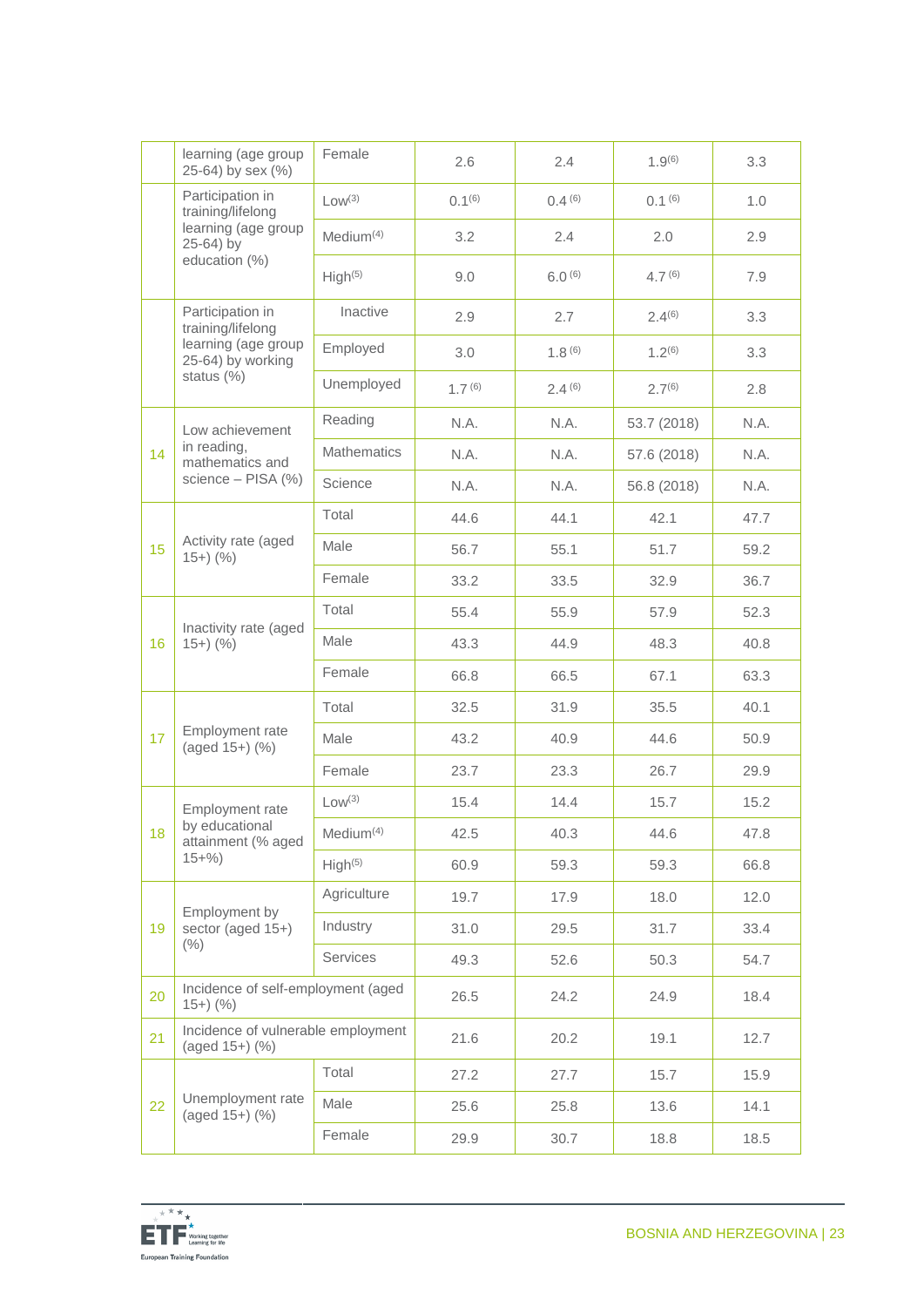|    |                                                                                                               | Low <sup>(3)</sup>    | 28.0           | 27.3           | 14.1 | 18.3 |
|----|---------------------------------------------------------------------------------------------------------------|-----------------------|----------------|----------------|------|------|
| 23 | Unemployment rate<br>by educational                                                                           | Median <sup>(4)</sup> | 29.3           | 30.0           | 16.9 | 16.5 |
|    | attainment (aged<br>$(15+)$ (%)                                                                               | High <sup>(5)</sup>   | 15.6           | 18.4           | 12.0 | 12.0 |
| 24 | Long-term unemployment rate<br>(aged 15+) (%)                                                                 |                       | $22.3^{\circ}$ | $22.6^{\circ}$ | M.D. | M.D. |
|    | Youth                                                                                                         | Total                 | 57.5           | 62.3           | 33.8 | 36.6 |
| 25 | unemployment rate<br>(aged 15-24) (%)                                                                         | Male                  | 55.1           | 59.5           | 31.3 | 32.5 |
|    |                                                                                                               | Female                | 61.3           | 67.3           | 37.9 | 42.8 |
|    | Proportion of<br>people aged 15-24<br>not in employment,<br>26<br>education or<br>training (NEETs)<br>$(\% )$ | Total                 | 28.0           | 27.7           | 21.0 | 21.6 |
|    |                                                                                                               | Male                  | 28.1           | 29.2           | 20.7 | 20.3 |
|    |                                                                                                               | Female                | 28.0           | 26.0           | 21.4 | 23.0 |

#### **Last update: September 2021**

#### **Sources:**

Indicators 8, 9, 12, 13, 15, 16, 17, 18, 19, 20, 21, 22, 23, 24, 25, 26 – BHAS Indicators 14 – OECD Indicators 7, 10, 11 – UNESCO, Institute for Statistics Indicators 1, 2, 3, 4 – The World Bank, World Development Indicators database

#### **Notes:**

\* Since 2020, the LFS has been conducted on a quarterly basis, leading to a break in series compared to data from previous years.

(1) Mid-year estimates.

(2) Active population.

 $(3)$  Low – primary and basic general education.

(4) Medium – general secondary and vocational-technical education.

 $(5)$  High – secondary special and higher education.

(6) Unreliable data.

#### Legend:

e = estimated b= break in series  $c =$  calculated  $u =$  unreliable N.A. = not applicable M.D. = missing data

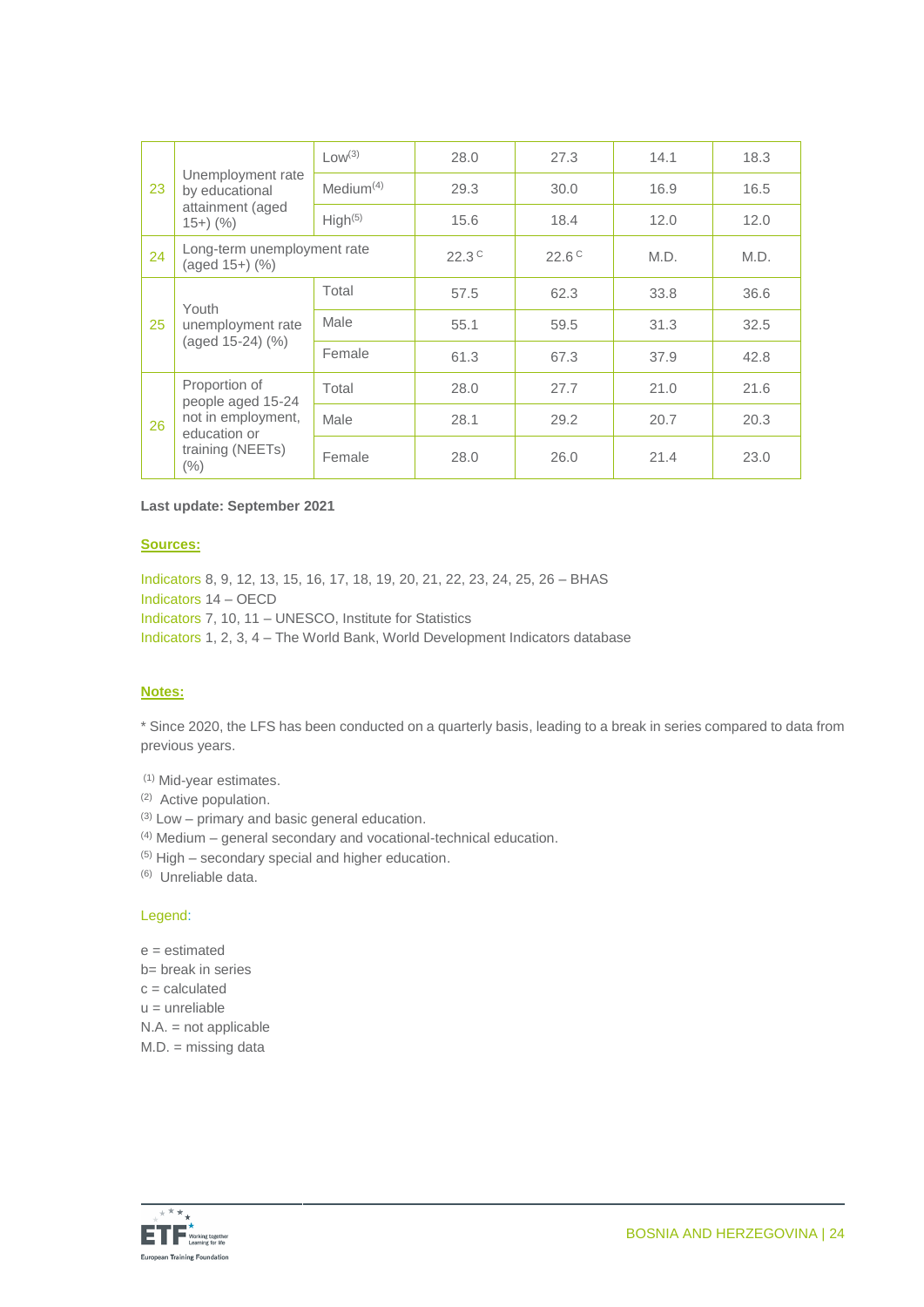## **ANNEX 2: DEFINITIONS OF INDICATORS**

|                | <b>Description</b>                                                    | <b>Definition</b>                                                                                                                                                                                                                                                                                                                                                                                                                                                                                                                             |
|----------------|-----------------------------------------------------------------------|-----------------------------------------------------------------------------------------------------------------------------------------------------------------------------------------------------------------------------------------------------------------------------------------------------------------------------------------------------------------------------------------------------------------------------------------------------------------------------------------------------------------------------------------------|
| 1.             | Total population (000s)                                               | The total population is estimated as the number of people having their<br>usual residence in a country on 1 January of the respective year.<br>When information on the usually resident population is not available,<br>countries may report legal or registered residents.                                                                                                                                                                                                                                                                   |
| $\overline{2}$ | Relative size of youth population<br>(age group 15-24) (%)            | This is the ratio of the youth population (aged 15-24) to the working-<br>age population, usually aged 15-64 (74)/15+.                                                                                                                                                                                                                                                                                                                                                                                                                        |
| 3              | GDP growth rate (%)                                                   | Annual percentage growth rate of GDP at market prices based on<br>constant local currency. Aggregates are based on constant 2010 US<br>dollars. GDP is the sum of gross value added by all resident<br>producers in the economy plus any product taxes and minus any<br>subsidies not included in the value of the products. It is calculated<br>without making deductions for depreciation of fabricated assets or for<br>depletion and degradation of natural resources.                                                                    |
| 4              | GDP by sector (%)                                                     | The share of value added from agriculture, industry and services.                                                                                                                                                                                                                                                                                                                                                                                                                                                                             |
|                |                                                                       | Agriculture corresponds to ISIC divisions 1-5 and includes forestry,<br>hunting, and fishing, as well as crop cultivation and livestock<br>production. Value added is the net output of a sector after adding up<br>all outputs and subtracting intermediate inputs. It is calculated without<br>making deductions for depreciation of fabricated assets or depletion<br>and degradation of natural resources. The origin of value added is<br>determined by the International Standard Industrial Classification<br>(ISIC), revision 3 or 4. |
| 5.             | Public expenditure on education<br>(as % of GDP)                      | Public expenditure on education expressed as a percentage of GDP.                                                                                                                                                                                                                                                                                                                                                                                                                                                                             |
|                |                                                                       | Generally, the public sector funds education either by directly bearing<br>the current and capital expenses of educational institutions, or by<br>supporting students and their families with scholarships and public<br>loans and by transferring public subsidies for educational activities to<br>private firms or non-profit organisations (transfer to private<br>households and enterprises). Both types of transactions together are<br>reported as total public expenditure on education.                                             |
| 6              | Public expenditure on education<br>(as % of total public expenditure) | Public expenditure on education expressed as a percentage of total<br>public expenditure.                                                                                                                                                                                                                                                                                                                                                                                                                                                     |
|                |                                                                       | Generally, the public sector funds education either by directly bearing<br>the current and capital expenses of educational institutions, or by<br>supporting students and their families with scholarships and public<br>loans and by transferring public subsidies for educational activities to<br>private firms or non-profit organisations (transfer to private<br>households and enterprises). Both types of transactions together are<br>reported as total public expenditure on education.                                             |
| 7              | Adult literacy (%)                                                    | Adult literacy is the percentage of the population aged 15 years and<br>over who can read, write and understand a short simple statement on<br>their everyday life. Generally, 'literacy' also encompasses<br>'numeracy' - the ability to make simple arithmetic calculations.                                                                                                                                                                                                                                                                |

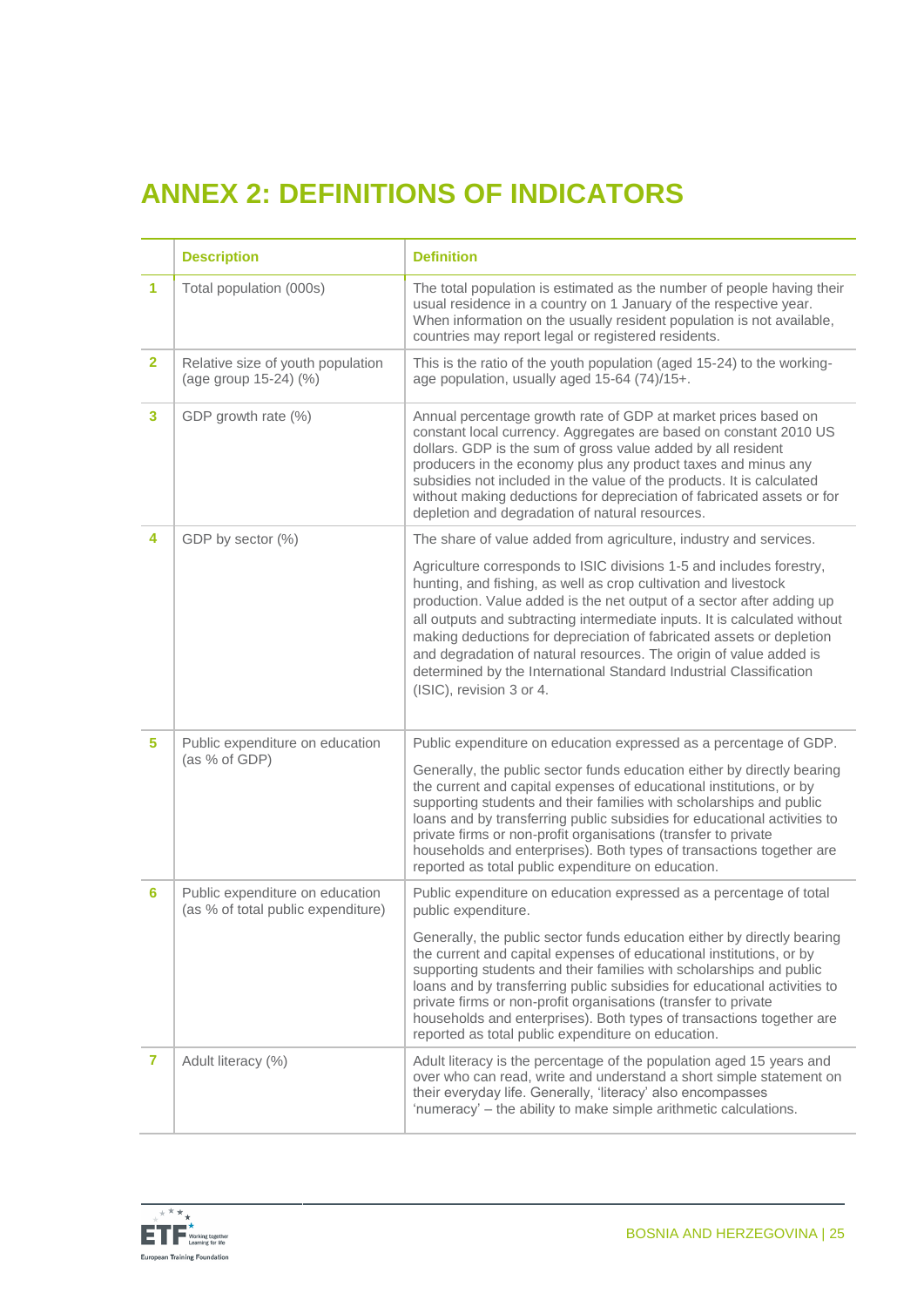|         | <b>Description</b>                                                                 | <b>Definition</b>                                                                                                                                                                                                                                                                                                                                                                                                                                                                                                                                                        |
|---------|------------------------------------------------------------------------------------|--------------------------------------------------------------------------------------------------------------------------------------------------------------------------------------------------------------------------------------------------------------------------------------------------------------------------------------------------------------------------------------------------------------------------------------------------------------------------------------------------------------------------------------------------------------------------|
| 8       | Educational attainment of adult<br>population (25-64 or aged 15+)<br>(% )          | Educational attainment refers to the highest educational level<br>achieved by individuals expressed as a percentage of all persons in<br>that age group.                                                                                                                                                                                                                                                                                                                                                                                                                 |
|         |                                                                                    | This is usually measured in terms of the highest educational<br>programme successfully completed, which is typically certified by a<br>recognised qualification. Recognised intermediate qualifications are<br>classified at a lower level than the programme itself.                                                                                                                                                                                                                                                                                                    |
| 9       | Early leavers from education and<br>training (age group 18-24) (%)                 | Early leavers from education and training are defined as the<br>percentage of the population aged 18-24 with at most lower<br>secondary education who were not in further education or training<br>during the 4 weeks preceding the survey. Lower secondary education<br>refers to ISCED 1997 levels 0-2 and 3C short (i.e. programmes lasting<br>under 2 years) for data up to 2013 and to ISCED 2011 levels 0-2 for<br>data from 2014 onwards.                                                                                                                         |
| 10      | Gross enrolment rates in upper<br>secondary education (ISCED<br>level $3)$ $(\% )$ | Number of students enrolled in a given level of education, regardless<br>of age, expressed as a percentage of the official school-age<br>population corresponding to the same level of education.                                                                                                                                                                                                                                                                                                                                                                        |
| 11      | Share of VET students in upper<br>secondary education (ISCED<br>level $3)$ $(%$    | Total number of students enrolled in vocational programmes at a<br>given level of education (in this case, upper secondary), expressed as<br>a percentage of the total number of students enrolled in all<br>programmes (vocational and general) at that level.                                                                                                                                                                                                                                                                                                          |
| $12 \,$ | Tertiary education attainment<br>(aged 30-34) (%)                                  | Tertiary attainment is calculated as the percentage of the population<br>aged 30-34 who have successfully completed tertiary studies (e.g.<br>university, higher technical institution). Educational attainment refers<br>to ISCED 1997 level 5-6 up to 2013 and ISCED 2011 level 5-8 from<br>2014 onwards.                                                                                                                                                                                                                                                              |
| 13      | Participation in training/lifelong<br>learning (age group 25-64) (%)               | Participants in lifelong learning refers to persons aged 25-64 who<br>stated that they received education or training in the 4 weeks<br>preceding the survey (numerator). The denominator is the total<br>population of the same age group, excluding those who did not<br>answer the question on participation in education and training. The<br>information collected relates to all education or training, whether or<br>not it is relevant to the respondent's current or possible future job. If a<br>different reference period is used, this should be indicated. |
| 14      | Low achievement in reading,<br>maths and science - PISA (%)                        | Low achievers are the 15-year-olds who are failing to reach level 2 on<br>the PISA scale for reading, mathematics and science.                                                                                                                                                                                                                                                                                                                                                                                                                                           |
| 15      | Activity rate (aged 15+) (%)                                                       | The activity rate is calculated by dividing the active population by the<br>population of the same age group. The active population (also called<br>'labour force') is defined as the sum of employed and unemployed<br>people. The inactive population consists of all people who are<br>classified as neither employed nor unemployed.                                                                                                                                                                                                                                 |
| 16      | Inactivity rate (aged 15+) (%)                                                     | The inactivity/out-of-the-labour-force rate is calculated by dividing the<br>inactive population by the population of the same age group. The<br>inactive population consists of all people who are classified as neither<br>employed nor unemployed.                                                                                                                                                                                                                                                                                                                    |
| 17      | Employment rate (aged 15+) (%)                                                     | The employment rate is calculated by dividing the number of<br>employed people by the population of the same age group. Employed<br>people are all people who worked at least 1 hour for pay or profit<br>during the reference period or were temporarily absent from such<br>work. If a different age group is used, this should be indicated.                                                                                                                                                                                                                          |
| 18      | Employment rate by educational<br>attainment (% aged 15+)                          | The employment rate is calculated by dividing the number of<br>employed persons by the population of the same age group.                                                                                                                                                                                                                                                                                                                                                                                                                                                 |

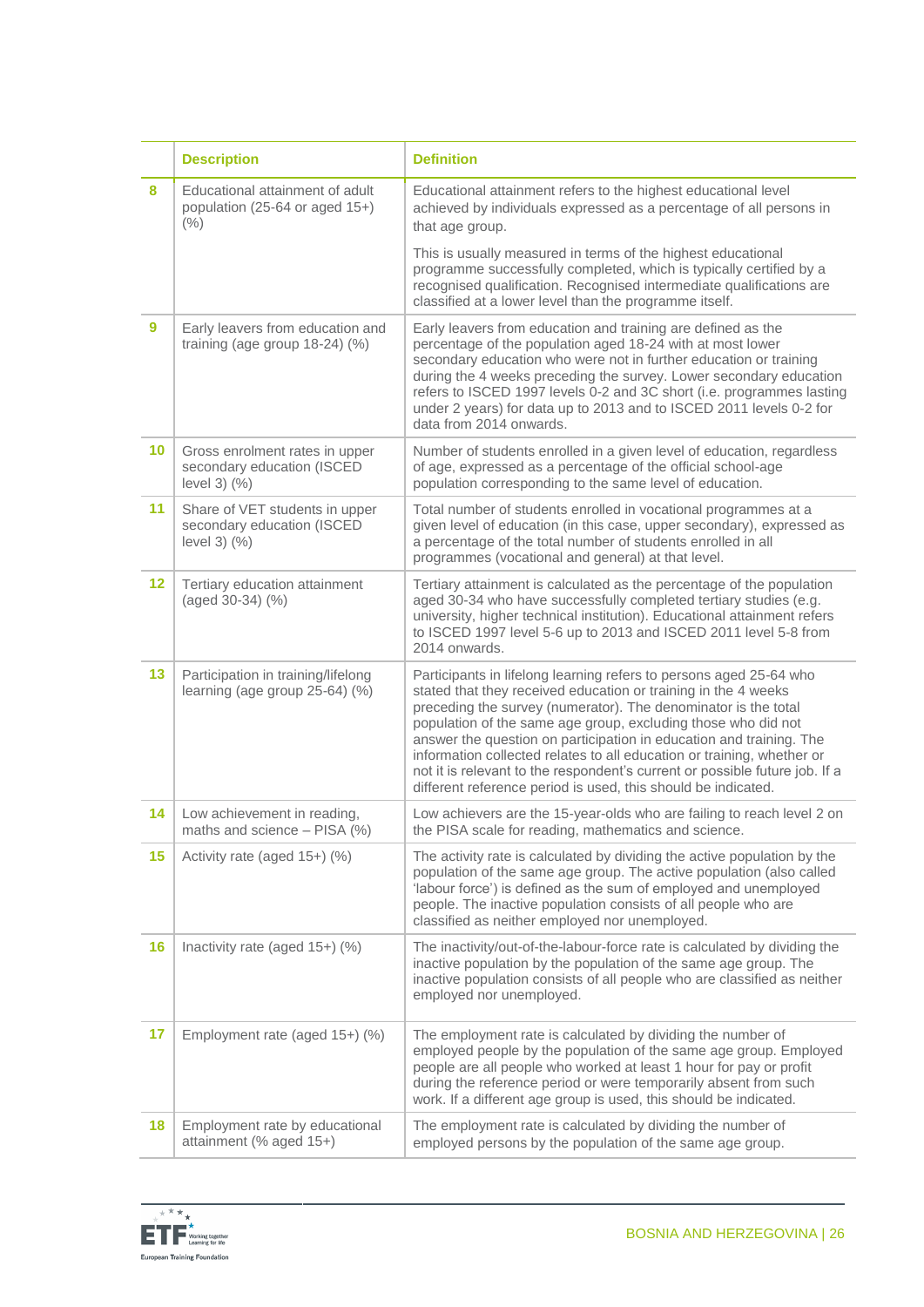|    | <b>Description</b>                                                   | <b>Definition</b>                                                                                                                                                                                                                                                                                                                                                                                                                                                                                                                                                                                                                                                                                                                                                                                                                                                                                                            |
|----|----------------------------------------------------------------------|------------------------------------------------------------------------------------------------------------------------------------------------------------------------------------------------------------------------------------------------------------------------------------------------------------------------------------------------------------------------------------------------------------------------------------------------------------------------------------------------------------------------------------------------------------------------------------------------------------------------------------------------------------------------------------------------------------------------------------------------------------------------------------------------------------------------------------------------------------------------------------------------------------------------------|
|    |                                                                      | Employed persons are all persons who worked at least 1 hour for pay<br>or profit during the reference period or were temporarily absent from<br>such work. If a different age group is used, this should be indicated.                                                                                                                                                                                                                                                                                                                                                                                                                                                                                                                                                                                                                                                                                                       |
|    |                                                                      | Educational levels refer to the highest educational level successfully<br>completed. Three levels are considered: Low (ISCED level 0-2),<br>Medium (ISCED level 3-4) and High (ISCED 1997 level 5-6, and<br>ISCED 2011 level 5-8).                                                                                                                                                                                                                                                                                                                                                                                                                                                                                                                                                                                                                                                                                           |
| 19 | Employment by sector (%)                                             | This indicator provides information on the relative importance of<br>different economic activities with regard to employment. Data is<br>presented by broad branches of economic activity (i.e.<br>agriculture/industry/services) based on the International Standard<br>Industrial Classification of All Economic Activities (ISIC). In Europe,<br>the NACE classification is consistent with ISIC.                                                                                                                                                                                                                                                                                                                                                                                                                                                                                                                         |
| 20 | Incidence of self-employment (%)                                     | The incidence of self-employment is expressed by the self-employed<br>population (i.e. employers + own-account workers + contributing<br>family workers) as a proportion of the total employed population.                                                                                                                                                                                                                                                                                                                                                                                                                                                                                                                                                                                                                                                                                                                   |
| 21 | Incidence of vulnerable<br>employment (%)                            | The incidence of vulnerable employment is expressed by own-<br>account workers and contributing family workers as a proportion of the<br>total employed population.                                                                                                                                                                                                                                                                                                                                                                                                                                                                                                                                                                                                                                                                                                                                                          |
| 22 | Unemployment rate (aged 15+)<br>(%)                                  | The unemployment rate represents unemployed people as a<br>percentage of the labour force. The labour force is the total number of<br>people who are employed or unemployed. Unemployed people<br>comprise those aged 15-64 or 15+ who were without work during the<br>reference week; are currently available for work (were available for<br>paid employment or self-employment before the end of the 2 weeks<br>following the reference week); are actively seeking work, i.e. had<br>taken specific steps in the 4-week period ending with the reference<br>week to seek paid employment or self-employment, or had found a<br>job to start later (within a period of, at most, 3 months).                                                                                                                                                                                                                               |
| 23 | Unemployment rate by<br>educational attainment (aged 15+)<br>$(\% )$ | The unemployment rate represents unemployed people as a<br>percentage of the labour force. The labour force is the total number of<br>people who are employed or unemployed. Unemployed people<br>comprise those aged 15-64 or 15+ who were without work during the<br>reference week; are currently available for work (were available for<br>paid employment or self-employment before the end of the 2 weeks<br>following the reference week); are actively seeking work (had taken<br>specific steps in the 4-week period ending with the reference week to<br>seek paid employment or self-employment, or had found a job to start<br>later (within a period of, at most, 3 months). Educational levels refer to<br>the highest educational level successfully completed. Three levels are<br>considered: Low (ISCED level 0-2), Medium (ISCED level 3-4) and<br>High (ISCED 1997 level 5-6, and ISCED 2011 level 5-8). |
| 24 | Long-term unemployment rate<br>$(aged 15+)$ $(\%)$                   | The long-term unemployment rate is the share of people in the total<br>active population who have been unemployed for 12 months or more,<br>expressed as a percentage. The duration of unemployment is defined<br>as the duration of a search for a job or as the period of time since the<br>last job was held (if this period is shorter than the duration of the<br>search for a job).                                                                                                                                                                                                                                                                                                                                                                                                                                                                                                                                    |
| 25 | Youth unemployment rate (aged<br>$15-24)$ (%)                        | The youth unemployment ratio is calculated by dividing the number of<br>unemployed people aged 15-24 by the total population of the same<br>age group.                                                                                                                                                                                                                                                                                                                                                                                                                                                                                                                                                                                                                                                                                                                                                                       |

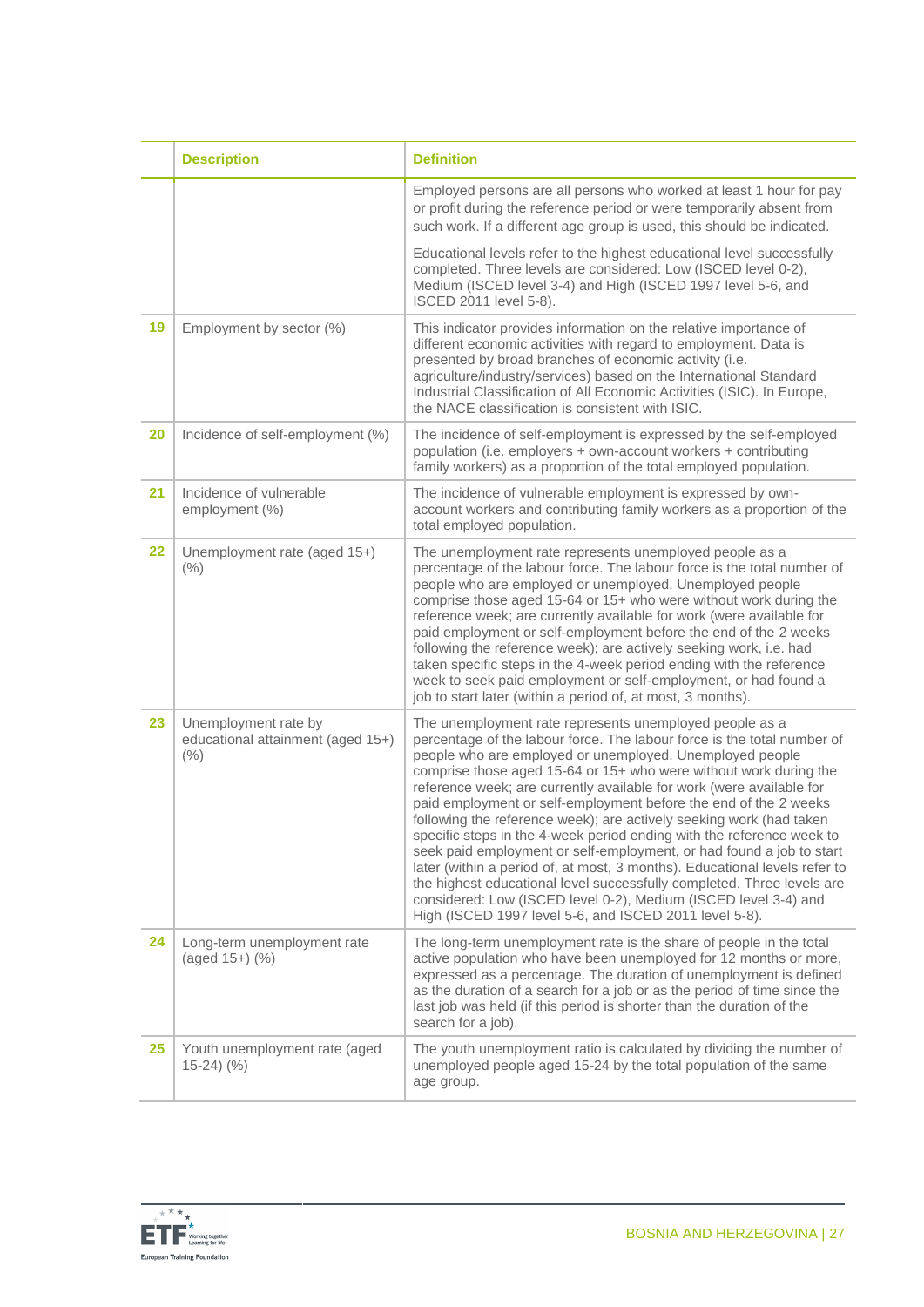|    | <b>Description</b>                                                                         | <b>Definition</b>                                                                                                                                                                                                                                                                                                                                                                                                                                                                                                            |
|----|--------------------------------------------------------------------------------------------|------------------------------------------------------------------------------------------------------------------------------------------------------------------------------------------------------------------------------------------------------------------------------------------------------------------------------------------------------------------------------------------------------------------------------------------------------------------------------------------------------------------------------|
| 26 | Proportion of people aged 15-24<br>not in employment, education or<br>training (NEETs) (%) | The indicator provides information on young people aged 15-24 who<br>meet the following two conditions: first, they are not employed (i.e.<br>unemployed or inactive according to the ILO definition); and second,<br>they have not received any education or training in the 4 weeks<br>preceding the survey. Data is expressed as a percentage of the total<br>population of the same age group and gender, excluding the<br>respondents who have not answered the question on participation in<br>education and training. |

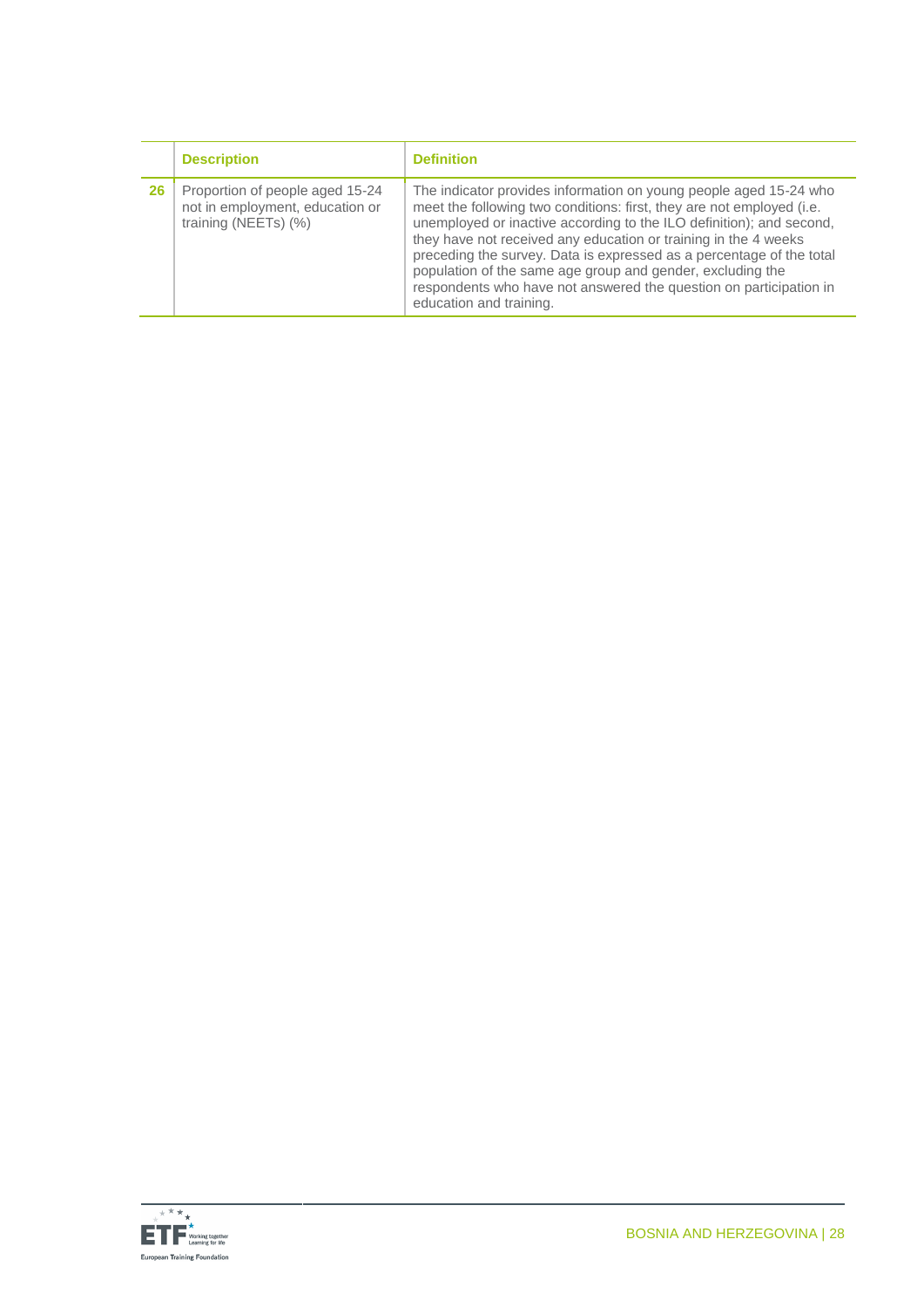### **ANNEX 3: BIH EDUCATION AND EMPLOYMENT LEGISLATION**

#### **Key state-level legislation and strategies in education and employment**

| Year | Legislative/strategic instruments                                                                                    |
|------|----------------------------------------------------------------------------------------------------------------------|
| 2003 | Framework Law on Primary and Secondary Education                                                                     |
| 2007 | Framework Law on Pre-school Education                                                                                |
| 2007 | Law on the Agency for Pre-Primary, Primary and Secondary Education                                                   |
| 2007 | Framework Law on Pre-school Care and Education                                                                       |
| 2007 | Framework Law on Higher Education                                                                                    |
| 2008 | Framework Law on Secondary Vocational Education and Training                                                         |
| 2008 | Strategic Directions for the Development of Education in Bosnia and Herzegovina<br>$(2008 - 2015)$                   |
| 2011 | Baseline Qualifications Framework in Bosnia and Herzegovina                                                          |
| 2011 | Action Plan for the Establishment and Implementation of Qualifications Framework in<br>BiH (2014-2020)               |
| 2013 | Strategy for the Development of Vocational Education and Training in Bosnia and<br>Herzegovina (2013-2017)           |
| 2014 | <b>Common Core Curriculum</b>                                                                                        |
| 2020 | Priorities for entrepreneurial learning and entrepreneurship key competence in BiH<br>$(2021 - 2030)$ .              |
| 2021 | Improvement of Quality and Relevance of vocational education and training in BiH<br>2021-2030 (Framework priorities) |

#### **Key state-level employment legislation and strategies**

| Year | Legislative/strategic instruments                                       |
|------|-------------------------------------------------------------------------|
| 2003 | Law on the Labour and Employment Agency of Bosnia and Herzegovina       |
| 2004 | Labour Law in the Institutions of Bosnia and Herzegovina                |
| 2020 | Plan on the Guidelines for Labour Market Policies and Active Employment |
|      | Measures in BiH                                                         |
| 2021 | <b>BiH Strategic Priorities for Employment</b>                          |
|      |                                                                         |

*\*Discussions on the development of state-wide priorities for employment are expected to begin in 2021 following the adoption of entity employment strategies (Federation of Bosnia and Herzegovina and Republika Srpska).*

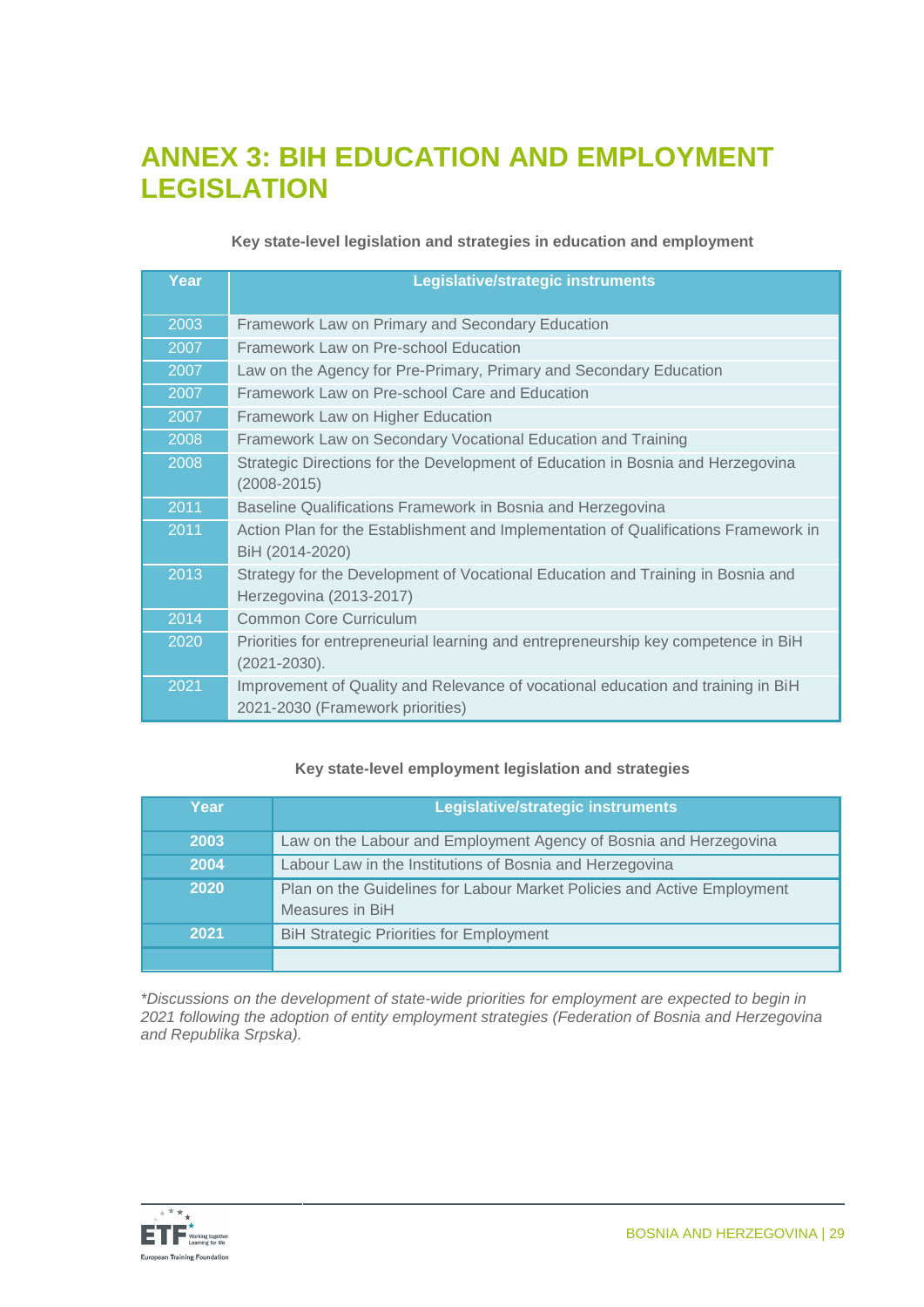### **REFERENCES**

Akdemir, E. (2018). European Union perception of Bosnia and Herzegovina's people. Journal of Balkan Research Institute. 7(1) pp. 1-30. <https://dergipark.org.tr/tr/download/article-file/508030> Last accessed 28 October 2021.

APOSO (2019). Pisa 2018 report for Bosnia and Herzegovina. <https://aposo.gov.ba/en/pisa-2018-report-for-bosnia-and-herzegovina/> Last accessed 16 November 2021.

Bandić, M. & Markus, R. (2021). Research of Labour Market in Bosnia-Herzegovina 2020/2021. Agency for Labour and Employment of Bosnia-Herzegovina [http://www.arz.gov.ba/Dokumenti/Fajlovi/RESEARCH%20OF%20LABOUR%20MARKET%20IN%20B](http://www.arz.gov.ba/Dokumenti/Fajlovi/RESEARCH%20OF%20LABOUR%20MARKET%20IN%20BOSNIA-HERZEGOVINA.pdf) [OSNIA-HERZEGOVINA.pdf](http://www.arz.gov.ba/Dokumenti/Fajlovi/RESEARCH%20OF%20LABOUR%20MARKET%20IN%20BOSNIA-HERZEGOVINA.pdf) Last accessed 28 October 2021.

BiH (2020a). Development Partners Mapping Report 2020. Ministry of Finance and Treasury <https://sharing.etf.europa.eu/sites/dms/ops/cd/Documents/BiH/BiH%202020%20Donor%20Report.pdf> Last accessed 28 October 2021.

BiH (2020b). Plan and Guidelines for Active Employment Measures. Council of Ministers, 21 December 2020. <http://www.mcp.gov.ba/Content/Read/rad-zaposljavanje-dokumenti> Last accessed 11 November 2021.

BiH (2021). Economic Reform Programme 2021-2030. <http://www.dep.gov.ba/naslovna/Archive.aspx?pageIndex=1&langTag=en-US> Last accessed 11 November 2021.

Cline, M. (2018). Top 10 facts about poverty in Bosnia and Herzegovina <https://borgenproject.org/facts-about-poverty-in-bosnia-and-herzegovina/> Last accessed 11 November 2021.

EBRD (2016). Life in Transition Survey. <https://litsonline-ebrd.com/>

Last accessed 17 November 2021.

Efendic, A. (2018) Policy Brief on Undeclared work in Bosnia and Herzegovina -evidence and policy recommendations. Regional Cooperation Council, Sarajevo. https://www.researchgate.net/publication/344438578 Employment and Social Affairs Platform Polic y\_Brief\_on\_Undeclared\_work\_in\_Bosnia\_and\_Herzegovina\_-evidence\_and\_policy\_recommendations Last accessed 17 November 2021.

Efendic, A. (2021). How migration, human capital and the labour market interact in Bosnia and Herzegovina. European Training Foundation. [https://www.etf.europa.eu/en/publications-and-resources/publications/how-migration-human-capital-](https://www.etf.europa.eu/en/publications-and-resources/publications/how-migration-human-capital-and-labour-market-interact-1)

[and-labour-market-interact-1](https://www.etf.europa.eu/en/publications-and-resources/publications/how-migration-human-capital-and-labour-market-interact-1)

Last accessed 10 November 2021.

ETF (2020). Torino Process 2018-2020: 2nd meeting in Bosnia and Herzegovina. BiH report. [https://www.etf.europa.eu/en/news-and-events/events/torino-process-2018-20-2nd-meeting-bosnia](https://www.etf.europa.eu/en/news-and-events/events/torino-process-2018-20-2nd-meeting-bosnia-and-herzegovina)[and-herzegovina](https://www.etf.europa.eu/en/news-and-events/events/torino-process-2018-20-2nd-meeting-bosnia-and-herzegovina)

Last accessed 17 November 2021.

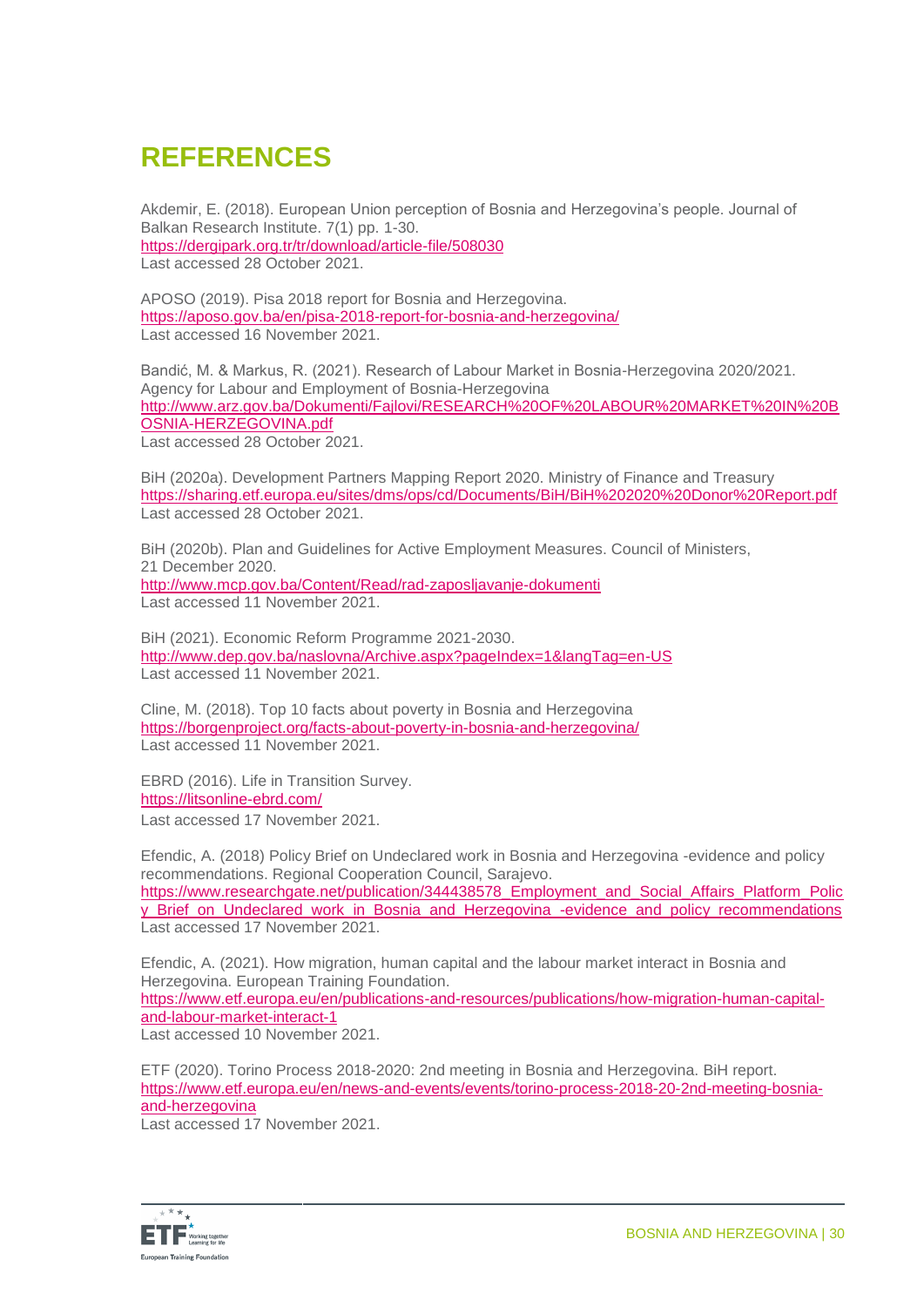ETF (2021a). Key Indicators on Education, Skills and Employment 2021.[kiese\\_2021.pdf \(europa.eu\)](https://www.etf.europa.eu/sites/default/files/2021-11/kiese_2021.pdf) Last accessed 10 December 2021

ETF (2021b) Disengagement and mismatch among youths in Western Balkans. ETF Working Paper.[https://www.etf.europa.eu/sites/default/files/2021-11/02\\_youth\\_western\\_balkans\\_final.pdf](https://www.etf.europa.eu/sites/default/files/2021-11/02_youth_western_balkans_final.pdf) Last accessed 10 December 2021

European Commission (2018). The digital competence framework for citizens with eight proficiency levels and examples of use.

https://op.europa.eu/en/publication-detail/-/publication/3c5e7879-308f-11e7-9412- 01aa75ed71a1/language-en

Last accessed 16 November 2021.

European Commission (2019). Commission Opinion on Bosnia and Herzegovina's application for membership of the European Union, 29 May 2019. [https://ec.europa.eu/neighbourhood-enlargement/system/files/2019-05/20190529-bosnia-and](https://ec.europa.eu/neighbourhood-enlargement/system/files/2019-05/20190529-bosnia-and-herzegovina-opinion.pdf)[herzegovina-opinion.pdf](https://ec.europa.eu/neighbourhood-enlargement/system/files/2019-05/20190529-bosnia-and-herzegovina-opinion.pdf) Last accessed 16 November 2021.

European Commission (2021a). Bosnia and Herzegovina Report 2021. Communication on EU Enlargement Policy.

[https://ec.europa.eu/neighbourhood-enlargement/bosnia-and-herzegovina-report-2021\\_en](https://ec.europa.eu/neighbourhood-enlargement/bosnia-and-herzegovina-report-2021_en) Last accessed 28 October 2021.

European Commission (2021b). EU Candidate Countries' & Potential Candidates' Economic Quarterly (CCEQ). 3rd quarter 2021. Technical Paper 052, October 2021. Last accessed on 29 October 2021. https://ec.europa.eu/info/sites/default/files/economy-finance/tp052\_en.pdf Last accessed 16 November 2021

EU (2020). A Bridge to Jobs – Reinforcing the Youth Guarantee and replacing the Council Recommendation of 22 April 2013 on establishing a Youth Guarantee (2020/C 372/01). [https://eur-lex.europa.eu/legal-content/EN/TXT/HTML/?uri=CELEX:32020H1104\(01\)&from=EN](https://eur-lex.europa.eu/legal-content/EN/TXT/HTML/?uri=CELEX:32020H1104(01)&from=EN) Last accessed 22 November 2021.

GIZ (2018). TVET graduates in BiH. Tracer Study Report 2018.Internationale Zusammenarbeit GmbH. [https://wba4wbl.com/wp-content/uploads/2021/01/Tracer-Study-Report.pdf](https://eur01.safelinks.protection.outlook.com/?url=https%3A%2F%2Fwba4wbl.com%2Fwp-content%2Fuploads%2F2021%2F01%2FTracer-Study-Report.pdf&data=04%7C01%7Cisabel.rapp%40giz.de%7C2bec572712bf40b0783a08d9ab878305%7C5bbab28cdef3460488225e707da8dba8%7C0%7C0%7C637729420773994527%7CUnknown%7CTWFpbGZsb3d8eyJWIjoiMC4wLjAwMDAiLCJQIjoiV2luMzIiLCJBTiI6Ik1haWwiLCJXVCI6Mn0%3D%7C3000&sdata=7jeORcJ%2Fh0S934byPjZPrNepHWQLRjfipDd13QAqAJU%3D&reserved=0) Last accessed 22 November 2021.

GIZ (2020). Technical and Vocational Education and Training in Bosnia and Herzegovina in Numbers. Internationale Zusammenarbeit GmbH.

[https://www.giz.de/en/downloads\\_els/TVET\\_in\\_Numbers\\_ENG.pdf](https://www.giz.de/en/downloads_els/TVET_in_Numbers_ENG.pdf) Last accessed 22 November 2021.

Grzegorczyk, M. & G. Wolff (2020). The scarring effect of COVID-19: youth unemployment in Europe. Bruegel Blog.

<https://www.bruegel.org/2020/11/the-scarring-effect-of-covid-19-youth-unemployment-in-europe/> Last accessed 4 November 2021.

ILO (2019). Overview of the informal economy in Bosnia and Herzegovina. [https://www.ilo.org/wcmsp5/groups/public/---europe/---ro-geneva/---sro](https://www.ilo.org/wcmsp5/groups/public/---europe/---ro-geneva/---sro-budapest/documents/genericdocument/wcms_751314.pdf)[budapest/documents/genericdocument/wcms\\_751314.pdf](https://www.ilo.org/wcmsp5/groups/public/---europe/---ro-geneva/---sro-budapest/documents/genericdocument/wcms_751314.pdf) Last accessed 26 October 2021.

IOM (2020). Rapid Assessment Report: Impact of COVID-19 on diaspora from Bosnia and Herzegovina remittances, investments and movements. [https://bih.iom.int/sites/bih/files/Impact%20of%20COVID%2019%20on%20BiH%20Diaspora%2C%20](https://bih.iom.int/sites/bih/files/Impact%20of%20COVID%2019%20on%20BiH%20Diaspora%2C%20Rapid%20Assessment%20Report%20%28FINAL%29.pdf) [Rapid%20Assessment%20Report%20%28FINAL%29.pdf](https://bih.iom.int/sites/bih/files/Impact%20of%20COVID%2019%20on%20BiH%20Diaspora%2C%20Rapid%20Assessment%20Report%20%28FINAL%29.pdf)

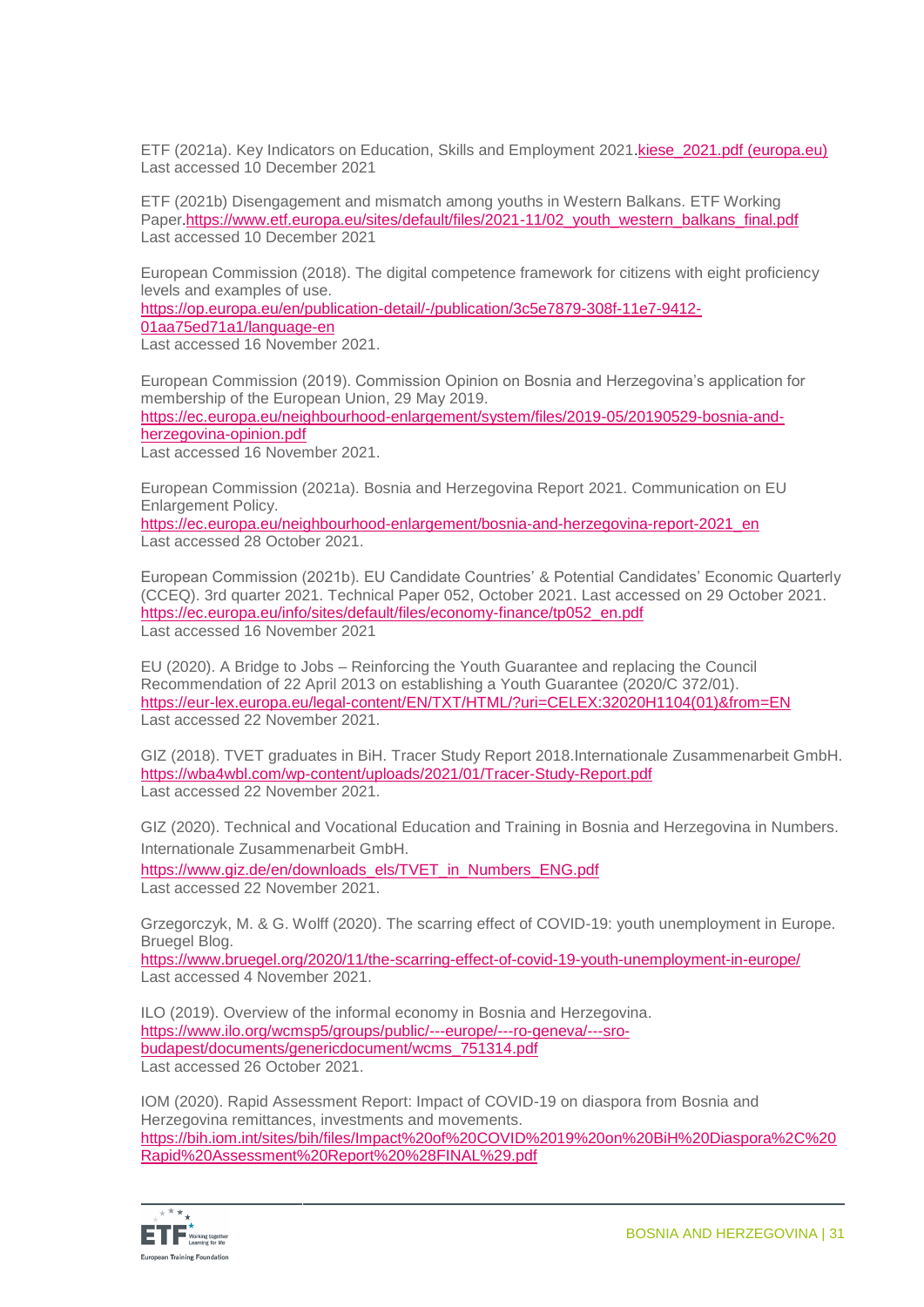Last accessed 26 October 2021.

Krajišnik, M. & Popović, S. (2019). Export competitiveness of the Economic Sectors of Bosnia and Herzegovina. Economic Themes. Vol. 57(4) pp. 433-457. [https://www.researchgate.net/publication/341644378\\_Export\\_Competitiveness\\_of\\_the\\_Economic\\_Sec](https://www.researchgate.net/publication/341644378_Export_Competitiveness_of_the_Economic_Sectors_of_Bosnia_and_Herzegovina) tors of Bosnia and Herzegovina Last accessed 17 November 2021.

Markus, R. (2021). Bosnia and Herzegovina ALMM Context as of December 2019.

MoCA (2018). Priorities in Integration of Entrepreneurship and Digital Competences in Education systems in BiH 2019-2030. Ministry of Civil Affairs, Bosnia and Herzegovina. August 2018. [http://www.mcp.gov.ba/attachments/hr\\_Migrirani\\_dokumenti/Sektori/Obrazovanje/Obrazovanje](http://www.mcp.gov.ba/attachments/hr_Migrirani_dokumenti/Sektori/Obrazovanje/Obrazovanje-strate%C5%A1ki/Prioriteti_u_integraciji_poduzetnicke_kompetencije_FINAL__hrvatski.pdf)[strate%C5%A1ki/Prioriteti\\_u\\_integraciji\\_poduzetnicke\\_kompetencije\\_FINAL\\_\\_hrvatski.pdf](http://www.mcp.gov.ba/attachments/hr_Migrirani_dokumenti/Sektori/Obrazovanje/Obrazovanje-strate%C5%A1ki/Prioriteti_u_integraciji_poduzetnicke_kompetencije_FINAL__hrvatski.pdf) Last accessed 16 November 2021.

Oruc, N. (2018). Country evaluation report. Public Employment Services Bosnia and Herzegovina. Benchlearning initiative among Public Employment Services of the Western Balkan. [https://www.esap.online/files/user/docs/benchlearning/Benchlearning\\_Report\\_BiH.pdf](https://www.esap.online/files/user/docs/benchlearning/Benchlearning_Report_BiH.pdf) Last accessed 26 October 2021

OSCE (2020). Response of Education Authorities in Bosnia and Herzegovina to COVID-19. <https://www.osce.org/files/f/documents/0/e/470655.pdf> Last accessed 17 November 2021.

Pasovic, E. & Efendic, A. (2018). Informal Economy in Bosnia and Herzegovina – An Empirical Investigation. [South East European Journal of Economics and Business](https://www.researchgate.net/journal/South-East-European-Journal-of-Economics-and-Business-2233-1999) Vol. 13(2) pp. 112-125 [https://www.researchgate.net/publication/329830490\\_Informal\\_Economy\\_in\\_Bosnia\\_and\\_Herzegovin](https://www.researchgate.net/publication/329830490_Informal_Economy_in_Bosnia_and_Herzegovina_-_An_Empirical_Investigation) a - An Empirical Investigation Last accessed 28 October 2021.

Pranjrić, N. & Račić, M. (2020). Bosnia and Herzegovina, in Ní Léime, Á. et al (Eds). Extended Working Life Policies. International Gender and Health Perspectives. <https://www.springer.com/gp/book/9783030409845> Last accessed 17 November 2021.

RCC (2020). Balkan Barometer 2020: Business Opinion Survey. <https://www.rcc.int/pubs/96/balkan-barometer-2020-business-opinion-survey> Last accessed 17 November 2021.

Reuters (2021). COVID 19 Tracker for Bosnia and Herzegovina. https://graphics.reuters.com/world-coronavirus-tracker-and-maps/countries-and-territories/bosnia-andherzegovina/

Last accessed 17 October 2021.

[Tverdostup,](https://wiiw.ac.at/maryna-tverdostup-s-1587.html) M. & [Bykova,](https://wiiw.ac.at/alexandra-bykova-s-857.html) A. (2021).An analysis of the labour market response to the pandemic reveals employment shifts between economic sectors. The Vienna Institute for International. <https://wiiw.ac.at/the-uneven-effect-of-the-pandemic-on-cesee-labour-markets-n-525.html> Last accessed 4 November 2021.

UN (2020a). ILO-UNESCO-WBG Joint Survey on Technical and Vocational Education and Training (TVET) and Skills Development during the time of COVID-19. PowerPoint presentation to UNCT. Sarajevo, 27 August 2020. https://www.ilo.org/wcmsp5/groups/public/---ed\_emp/---

emp\_ent/documents/genericdocument/wcms\_742817.pdf. Last accessed 11 November 2021.

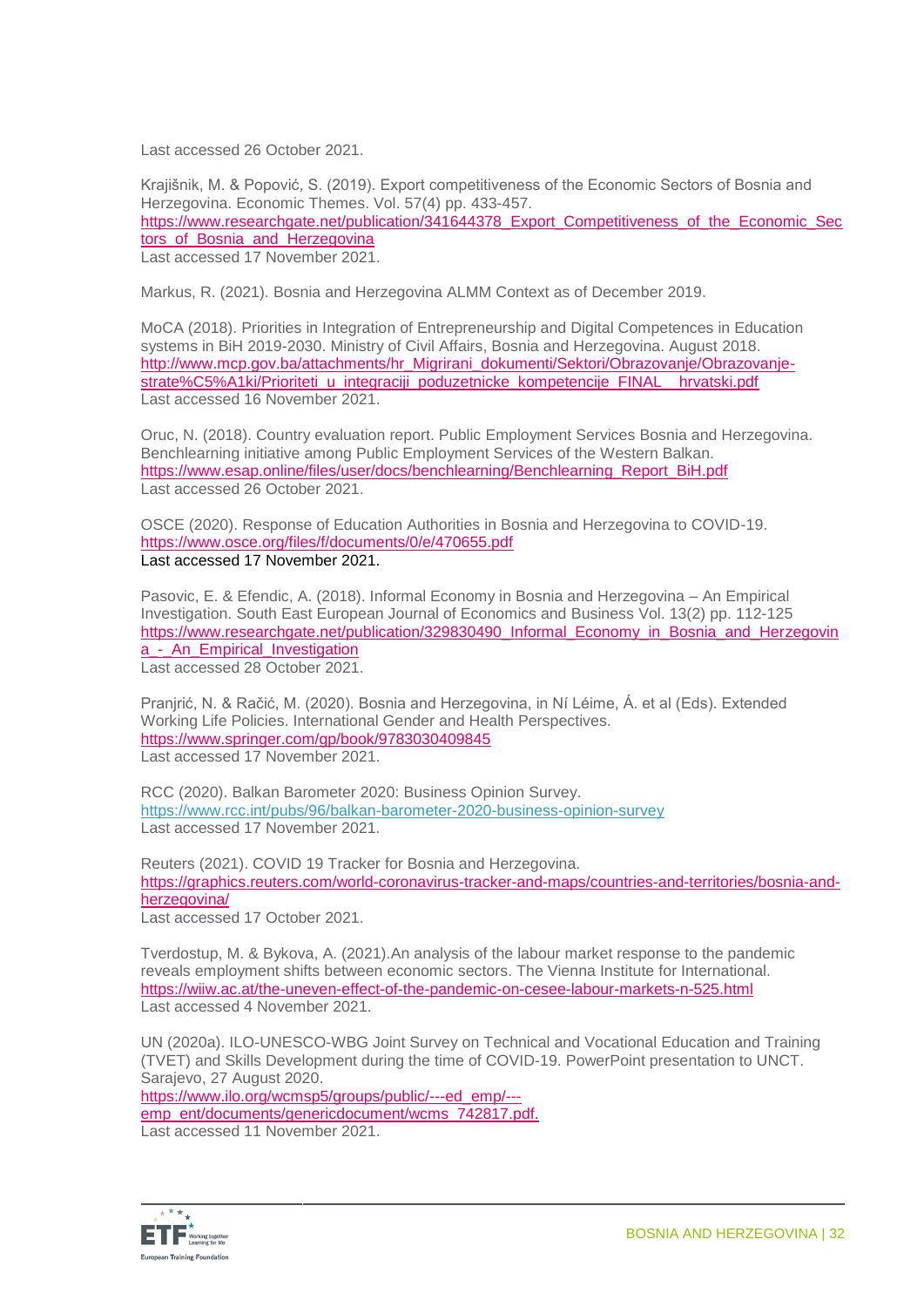UN (2020b). Reducing the impact of the COVID-19 pandemic on children's and youth's learning in Bosnia and Herzegovina. Rapid situation and needs assessment – education in Bosnia and Herzegovina. Phase II. UNESCO, UNICEF.

[https://bosniaherzegovina.un.org/sites/default/files/2020-](https://bosniaherzegovina.un.org/sites/default/files/2020-10/UNICEF_UNESCO%20RNA%202%20Phase%202_final.pdf)

[10/UNICEF\\_UNESCO%20RNA%202%20Phase%202\\_final.pdf](https://bosniaherzegovina.un.org/sites/default/files/2020-10/UNICEF_UNESCO%20RNA%202%20Phase%202_final.pdf)

Last accessed 17 November 2021.

UN (2021). Survey on youth emigration in Bosnia and Herzegovina. United Nations Population Fund. <https://ba.unfpa.org/en/publications/survey-youth-emigration-bosnia-and-herzegovina> Last accessed 17 November 2021.

USAID (2017). Brief overview of main challenges in primary and secondary education in BiH. March 2017.

[http://www.measurebih.com/uimages/Overview20of20Main20Challenges20in20Primary20and20Seco](http://www.measurebih.com/uimages/Overview20of20Main20Challenges20in20Primary20and20Secondary20Education20in20BiH.pdf) [ndary20Education20in20BiH.pdf](http://www.measurebih.com/uimages/Overview20of20Main20Challenges20in20Primary20and20Secondary20Education20in20BiH.pdf)

Last accessed 17 November 2021.

WEF (2020). The Future of Jobs Report 2020. World Economic Forum. https://www.weforum.org/reports/the-future-of-jobs-report-2020 Last accessed 16 November 2021.

WFD (2020). Cost of Youth Emigration from Bosnia and Herzegovina. Westminster Foundation for Democracy.

[https://www.wfd.org/wp-content/uploads/202](https://www.wfd.org/wp-content/uploads/2020/06/Cost-of-Youth-Emigration-from-BH_official_version-1-1.pdf) [https://data.worldbank.org/indicator/NY.GDP.MKTP.KD.ZG?locations=BA0/06/Cost-of-Youth-](https://www.wfd.org/wp-content/uploads/2020/06/Cost-of-Youth-Emigration-from-BH_official_version-1-1.pdf)[Emigration-from-BH\\_official\\_version-1-1.pdf](https://www.wfd.org/wp-content/uploads/2020/06/Cost-of-Youth-Emigration-from-BH_official_version-1-1.pdf) Last accessed 17 November 2021

World Bank (2019). Bosnia and Herzegovina. Review of Efficiency of Services in Pre-University Education. Phase I: Stocktaking. August 2019. [http://documents1.worldbank.org/curated/en/719981571233699712/pdf/Bosnia-and-Herzegovina-](http://documents1.worldbank.org/curated/en/719981571233699712/pdf/Bosnia-and-Herzegovina-Review-of-Efficiency-of-Services-in-Pre-University-Education-Phase-I-Stocktaking.pdf)[Review-of-Efficiency-of-Services-in-Pre-University-Education-Phase-I-Stocktaking.pdf](http://documents1.worldbank.org/curated/en/719981571233699712/pdf/Bosnia-and-Herzegovina-Review-of-Efficiency-of-Services-in-Pre-University-Education-Phase-I-Stocktaking.pdf) Last accessed 10 November 2021.

World Bank (2020). Bosnia and Herzegovina. Human Capital Index 2020. <https://www.worldbank.org/en/publication/human-capital> Last accessed 17 November 2021.

World Bank (2021a). World Bank national accounts data. https://data.worldbank.org/indicator/NY.GDP.MKTP.KD.ZG?locations=BA Last accessed 25 November 2021.

World Bank (2021b). Subdued Recovery. Western Balkans Regular Economic Report No 19. [https://openknowledge.worldbank.org/bitstream/handle/10986/35509/Subdued-](https://openknowledge.worldbank.org/bitstream/handle/10986/35509/Subdued-Recovery.pdf?sequence=1&isAllowed=y)[Recovery.pdf?sequence=1&isAllowed=y](https://openknowledge.worldbank.org/bitstream/handle/10986/35509/Subdued-Recovery.pdf?sequence=1&isAllowed=y) Last accessed 10 November 2021.

WHO (2021). Bosnia and Herzegovina situation. <https://covid19.who.int/region/euro/country/ba> Last accessed 17 November 2021

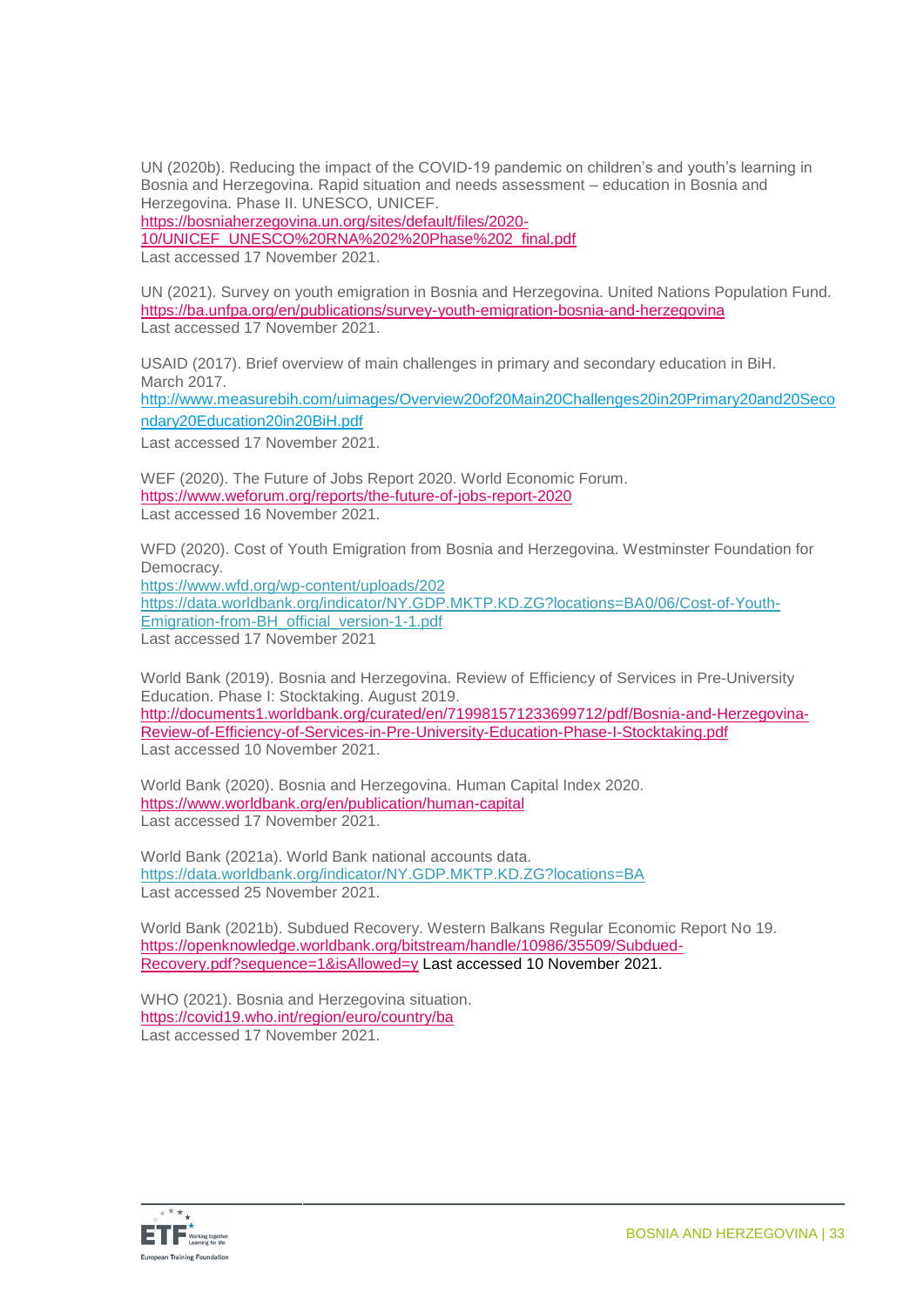# **LIST OF ABBREVIATIONS**

| <b>APOSO</b>  | Agency for Pre-Primary, Primary and Secondary Education                  |
|---------------|--------------------------------------------------------------------------|
| <b>BHAS</b>   | Agency for Statistics of Bosnia and Herzegovina                          |
| <b>BiH</b>    | Bosnia and Herzegovina                                                   |
| <b>CCEQ</b>   | EU Candidate Countries' & Potential Candidates' Economic Quarterly       |
| COVID-19      | Coronavirus pandemic                                                     |
| DigComp       | European Digital Competence Framework                                    |
| <b>EBRD</b>   | European Bank for Reconstruction and Development                         |
| <b>ETF</b>    | <b>European Training Foundation</b>                                      |
| <b>EQAVET</b> | European Quality Assurance in Vocational Education and Training          |
| EU            | European Union                                                           |
| Eurofound     | European Foundation for the Improvement of Living and Working Conditions |
| Eurostat      | <b>European Union Statistical Office</b>                                 |
| <b>FBiH</b>   | Federation of Bosnia and Herzegovina                                     |
| GDP           | Gross domestic product                                                   |
| GIZ           | German Agency for International Cooperation                              |
| ICT           | Information and communication technology                                 |
| <b>IDP</b>    | Internally displaced persons                                             |
| <b>ILO</b>    | International Labour Organization                                        |
| <b>IOM</b>    | International Organization for Migration                                 |
| <b>IPA</b>    | EU Instrument for Pre-accession Assistance                               |
| <b>KfW</b>    | KfW Entwicklungsbank GmbH (German development bank)                      |
| <b>MoCA</b>   | Ministry of Civil Affairs                                                |
| <b>NEET</b>   | Not in education, employment or training                                 |
| OECD          | Organisation for Economic Co-operation and Development                   |
| <b>OSCE</b>   | Organization for Security and Co-operation in Europe                     |
| <b>PES</b>    | Public employment service                                                |

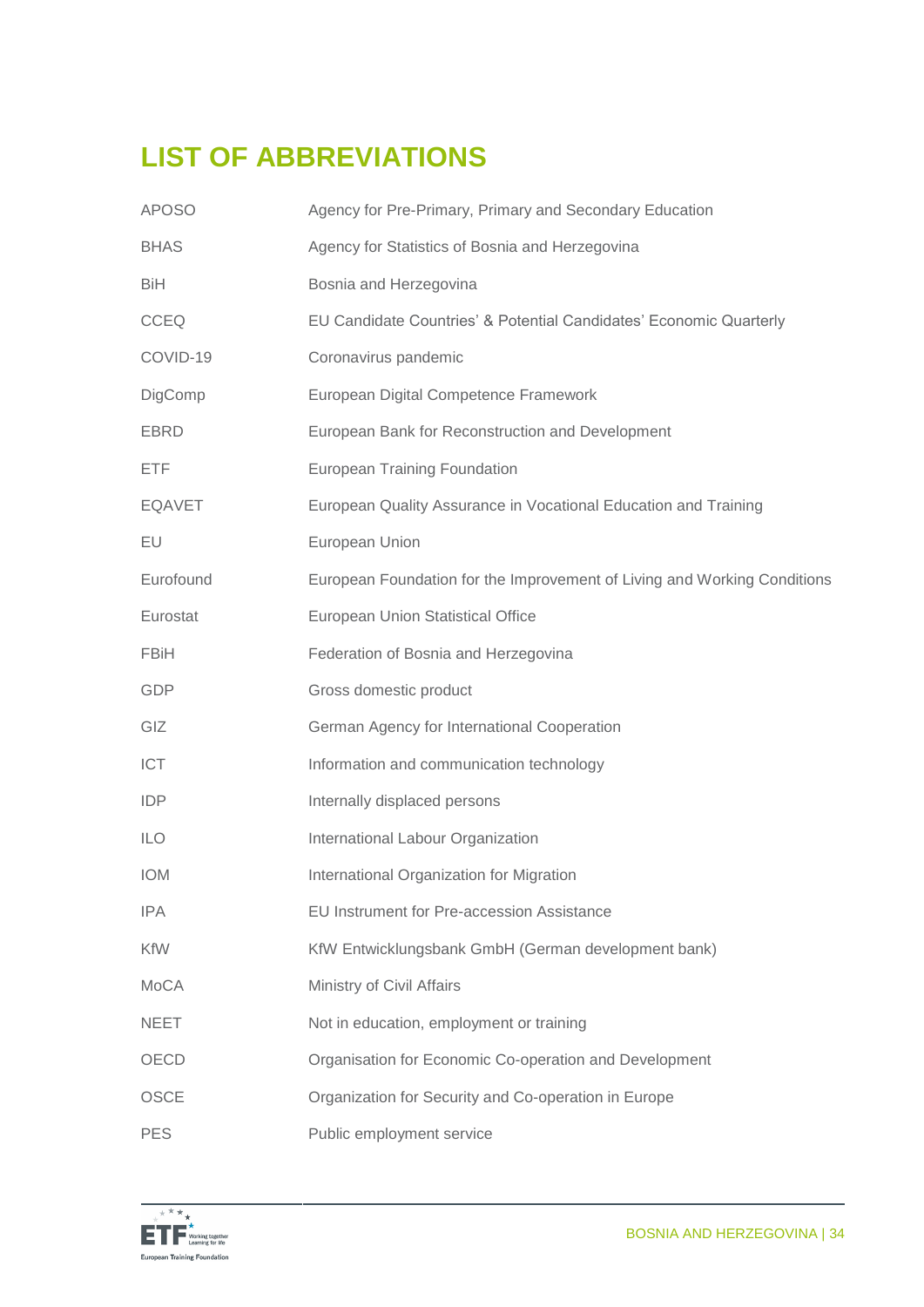| <b>PISA</b>  | Programme for International Student Assessment     |
|--------------|----------------------------------------------------|
| Q1, Q2       | First quarter, second quarter                      |
| <b>RCC</b>   | <b>Regional Cooperation Council</b>                |
| <b>RS</b>    | Republika Srpska                                   |
| <b>VET</b>   | Vocational education and training                  |
| <b>UN</b>    | <b>United Nations</b>                              |
| <b>USAID</b> | United States Agency for International Development |
| <b>WFD</b>   | <b>Westminster Foundation for Democracy</b>        |
| <b>WHO</b>   | World Health Organization                          |
| <b>WEF</b>   | World Economic Forum                               |